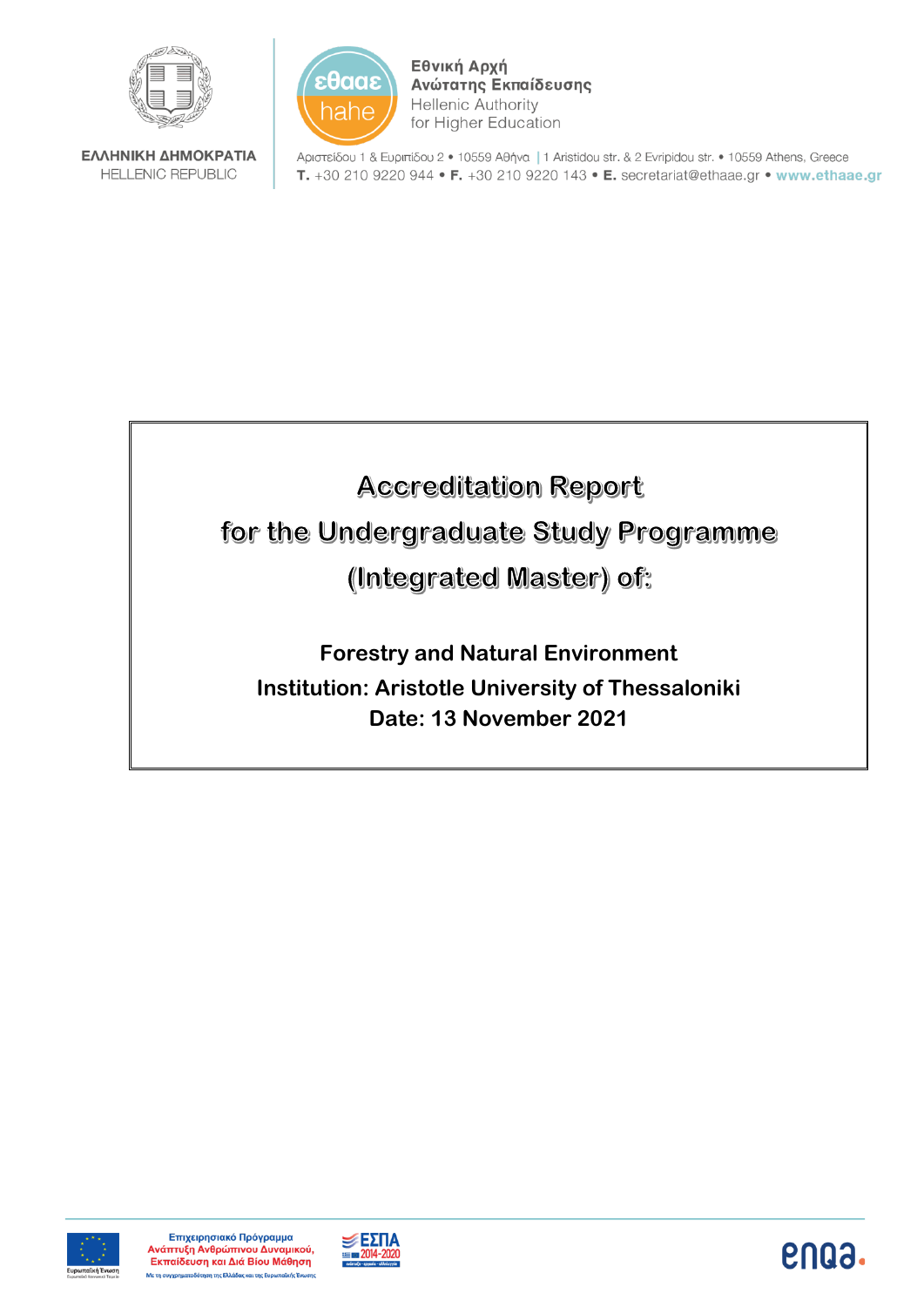Report of the Panel appointed by the HAHE to undertake the review of the Undergraduate Study Programme (Integrated Master) of **Forestry and Natural Environment** of the **Aristotle University of Thessaloniki** for the purposes of granting accreditation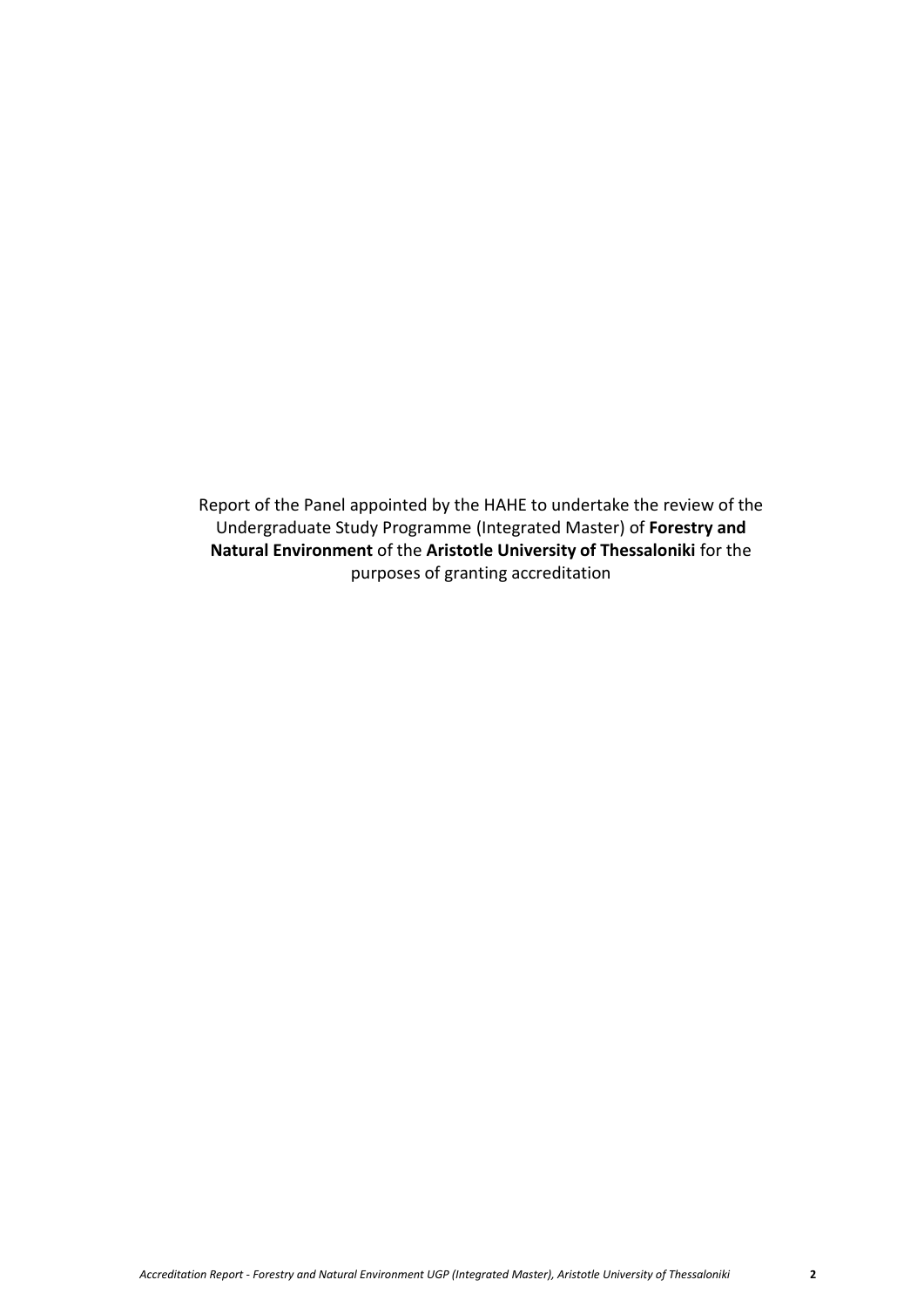# **TABLE OF CONTENTS**

| I.   |                                                                                |  |
|------|--------------------------------------------------------------------------------|--|
| ΙΙ.  |                                                                                |  |
| III. |                                                                                |  |
|      |                                                                                |  |
|      |                                                                                |  |
|      |                                                                                |  |
|      |                                                                                |  |
|      | Principle 4: Student Admission, Progression, Recognition and Certification 15  |  |
|      |                                                                                |  |
|      |                                                                                |  |
|      |                                                                                |  |
|      |                                                                                |  |
|      | Principle 9: On-going Monitoring and Periodic Internal Review of Programmes 26 |  |
|      |                                                                                |  |
|      |                                                                                |  |
| I.   |                                                                                |  |
| ΙΙ.  |                                                                                |  |
| Ш.   |                                                                                |  |
| IV.  |                                                                                |  |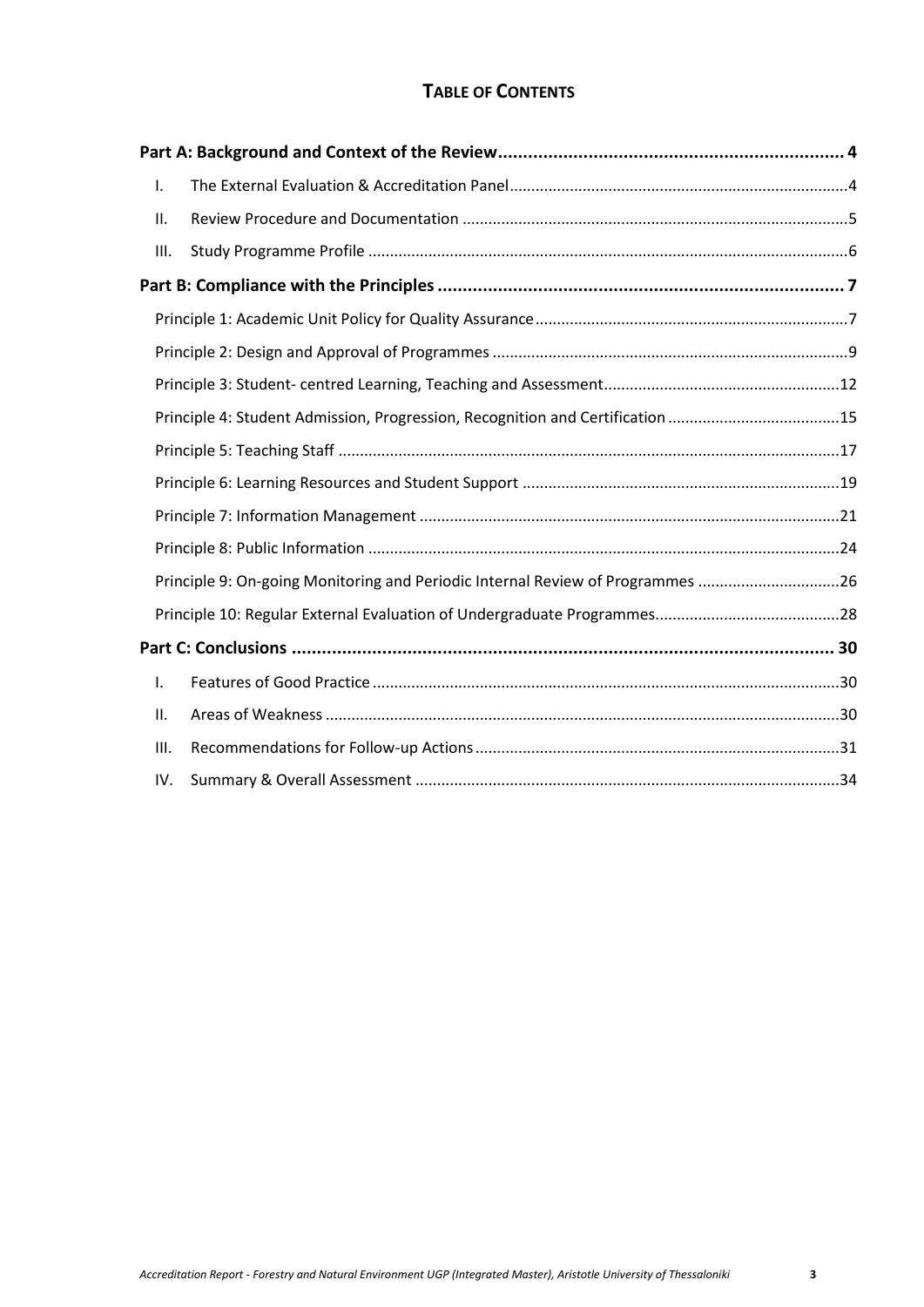# <span id="page-3-0"></span>**PART A: BACKGROUND AND CONTEXT OF THE REVIEW**

# <span id="page-3-1"></span>**I. The External Evaluation & Accreditation Panel**

The Panel responsible for the Accreditation Review of the Undergraduate Study Programme (Integrated Master) of **Forestry and Natural Environment** of the **Aristotle University of Thessaloniki** comprised the following four (4) members, drawn from the HAHE Register, in accordance with Laws 4009/2011 & 4653/2020:

- **1. Prof. Filippos Tsikalas (Chair)** University of Oslo, Norway
- **2. Prof. Tala Awada** University of Nebraska-Lincoln, USA
- **3. Dr. Demetrios Gatziolis** USDA Forest Service, Pacific Northwest Research Station, USA
- **4. Dr. Rigas Giovannopoulos** Member of the Geotechnical Chamber of Greece, Greece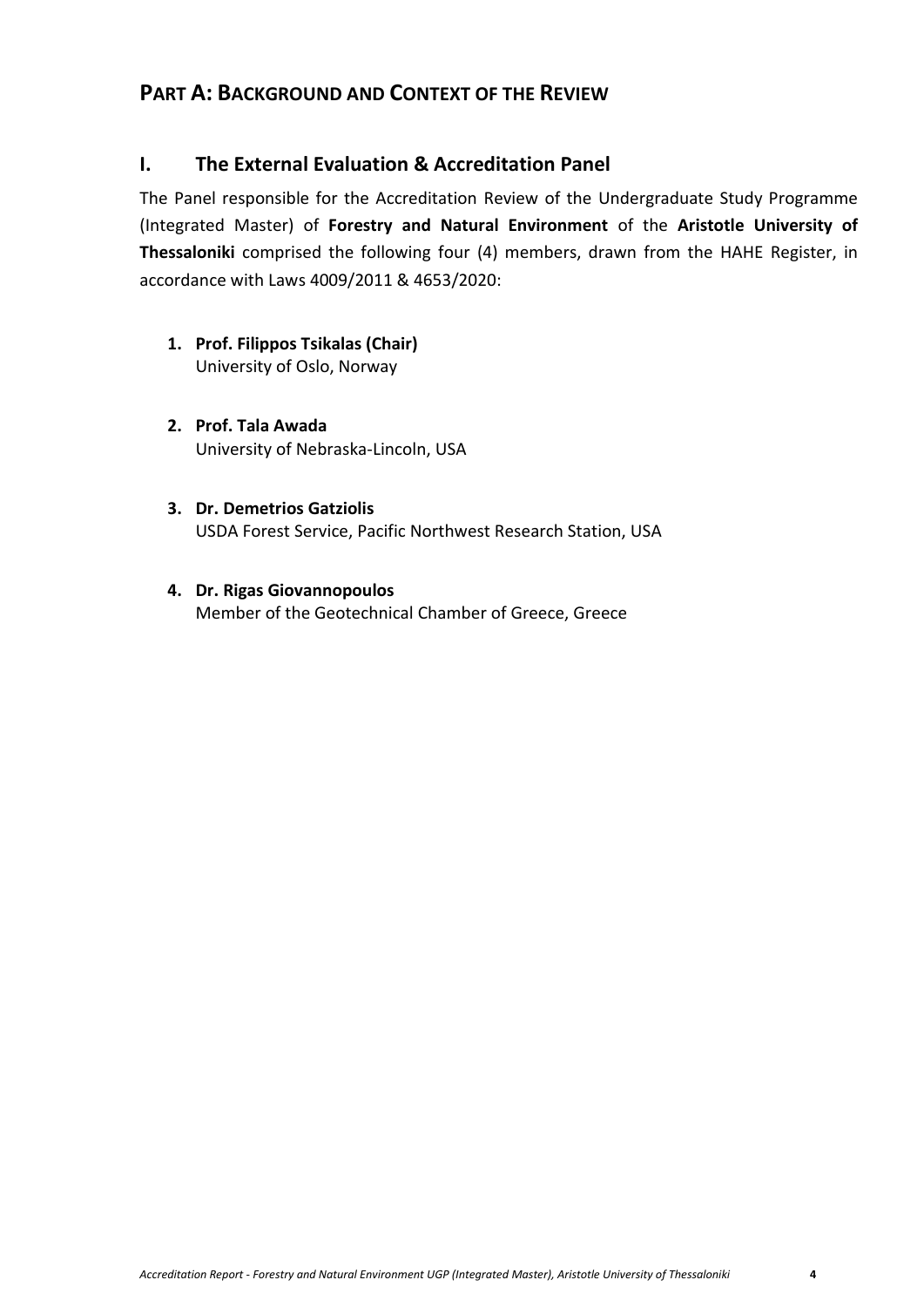## <span id="page-4-0"></span>**II. Review Procedure and Documentation**

The External Evaluation & Accreditation Panel (EEAP) received on 20/10/2021 the material on Quality Assurance Standards for Quality Accreditation of Undergraduate Programmes and Accreditation Guidelines from the Hellenic Authority for Higher Education (HAHE), and the relevant materials for the accreditation of the undergraduate study programme (Integrated Master) of the Department of Forestry and Natural Environment (DFNE), Aristotle University of Thessaloniki (AUTH). Due to the ongoing Covid-19 pandemic, the review of the undergraduate study programme took place virtually via Zoom, and on 02/11/2021 the EEAP received the final meeting timetable. The materials submitted by the Department included their Proposal for Accreditation by the Internal Quality Assurance System, information on the annual quality indicators for the years 2015-2020 and the DFNE External Evaluation Report of 2012.

On Monday 08th November 2021 (18:00-20:00), the EEAP met virtually and discussed impressions on the received materials, allocation of tasks and the strategy and issues to be considered during the scheduled teleconferences. On Tuesday 09<sup>th</sup> November 2021 (18:00-22:00), the EEAP initially met with the University Vice Rector and the Department Head. The Vice Rector also serves as the President of the Quality Assurance Unit (MODIP). The EEAP was briefed on the history and academic profile of the AUTH and DFNE. The Head of the Department also presented a brief overview of the Department. Later, the Internal Evaluation Group (OMEA) together with representatives of MODIP joined the meeting, and the OMEA Coordinator presented the Department's current status, strengths and areas for improvement. The EEAP met with the OMEA/MODIP representatives and discussed the compliance of the Forestry and Natural Environment undergraduate programme (Integrated Master) to the "Standards for Quality Accreditation for Undergraduate Programmes" that are set by HAHE. At the end of the day, the EEAP had a short internal debriefing meeting to reflect on the impressions of the first day and prepare for the second day of teleconferences.

On Wednesday 10<sup>th</sup> November 2021 (18:00-22:00), the EEAP met teaching staff members and discussed the undergraduate study program, the professional development opportunities, the mobility, faculty workload and the evaluation of teaching staff by the department students. Following that, the EEAP met and discussed with nine (9) undergraduate students selected by the Department. Subsequently, an online tour of classrooms, lecture halls, research and teaching laboratories, library and other facilities was offered followed by discussions with relevant faculty and staff. The tour was viewed by EEAP prior to the meeting. The day ended with a short internal EEAP debriefing meeting to reflect on the impressions of the second day.

On Thursday 11<sup>th</sup> November 2021 (18:00-22:00), the EEAP met with nine (9) DFNE graduates with a wide range of graduation years and professions, and later on with several external stakeholders and partners from relevant public and private sectors. Subsequently, the EEAP had a final meeting with the OMEA and MODIP representatives, with the Vice Rector and Head of the Department joined the same meeting later. Clarifications on EEAP impressions were requested and offered. Later on, the EEAP had a short internal debriefing meeting to discuss the outcomes of the virtual meetings and to initiate the writing of the report.

During late Thursday 11<sup>th</sup> November to Sunday 14<sup>th</sup> November 2021, the EEAP worked on the Accreditation Report.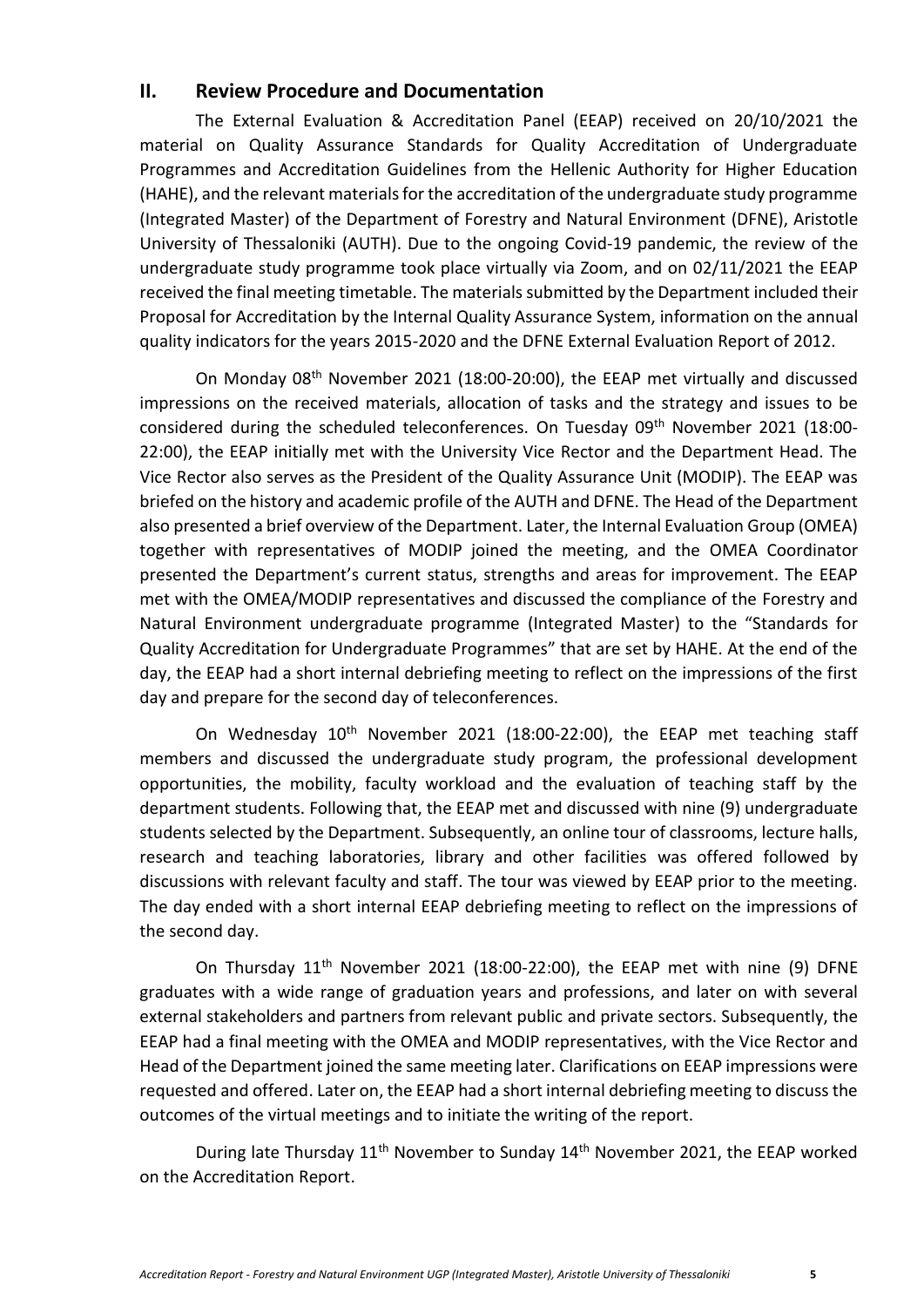## <span id="page-5-0"></span>**III. Study Programme Profile**

The DFNE at AUTH is a dynamic organization with more than 100-years history in forestry and natural environment studies covering a broad spectrum of related fields. Currently the department consists of 17 Professors, 12 Associate Professors, 3 Assistant Professors, 16 teaching staff (EDIP), 2 specialized technical staff (ETEP), and 6 administration staff.

The DFNE is divided into the following five Divisions (Τομείς):

- i. Forest Production Forest Protection Natural Environment
- ii. Rangeland Science Wildlife Management and Fresh Water Fisheries
- iii. Planning and Development of Natural Resources
- iv. Forest and Water engineering
- v. Harvesting and Technology of Forest Products

These Divisions comprise of 16 laboratories, and the Department has its own study and design/drawing rooms. The DFNE Laboratory of Forest Informatics maintains a lab equipped with personal computers (Νησίδα Η/Υ). The AUTH owns two University Forests used for practical training and research. One in Pertouli (eastern Pindos range) expanding over 3,300 ha and the other in north-central Chalkidiki (Taxiarchis) with 5,800 ha. The University Forests Fund is the sole authority for the administration and management of the University Forests.

The number of the annually admitted students determined by the State of Greece is 140 (DFNE proposes 80). Following numerous transfers for special reasons the number reaches 176 (2019-2020 data). However, the current total undergraduate student population amounts 1491 persons, since a significant number of students fails to complete their studies within the 5-year cycle. The mean time for student graduation is 6.78 years (2018-2019 MODIP/OMEA data).

The DFNE offers a UGP with a 5-year cycle (10 semesters) at the undergraduate level (Integrated Master). The DFNE covers a broad spectrum of scientific fields in forestry and natural environment. According to the 2020-2021 Student Handbook (newly introduced/revised programme of study), the completion of the undergraduate programme (Integrated Master) requires 300 ECTS. These derive from 16 core and 35 specialized compulsory (mandatory) courses that provide 231 ECTS, a mandatory 4-month summer practical training in the two university forests and forest services/companies that provides 19 ELTS (allocated to the end of the 4th, 6th and 8th semester of studies), a mandatory undergraduate thesis (Διπλωματική Εργασία) with 30 ECTS during the last semester of studies, and 20 ECTS from a pool of 10 elective (optional) courses. A two-month internship/practical training (Πρακτική Άσκηση ΕΣΠΑ) is optional albeit encouraged with mandatory provision for detailed information on mutual student and trainer evaluations. The programme of studies effectively unmodified for several years, has recently (2019) been reformed. The new undergraduate programme (Integrated Master) was inaugurated in academic year 2020-2021, yet the older programme remains in effect for undergraduate students with first year of enrolment prior to 2020.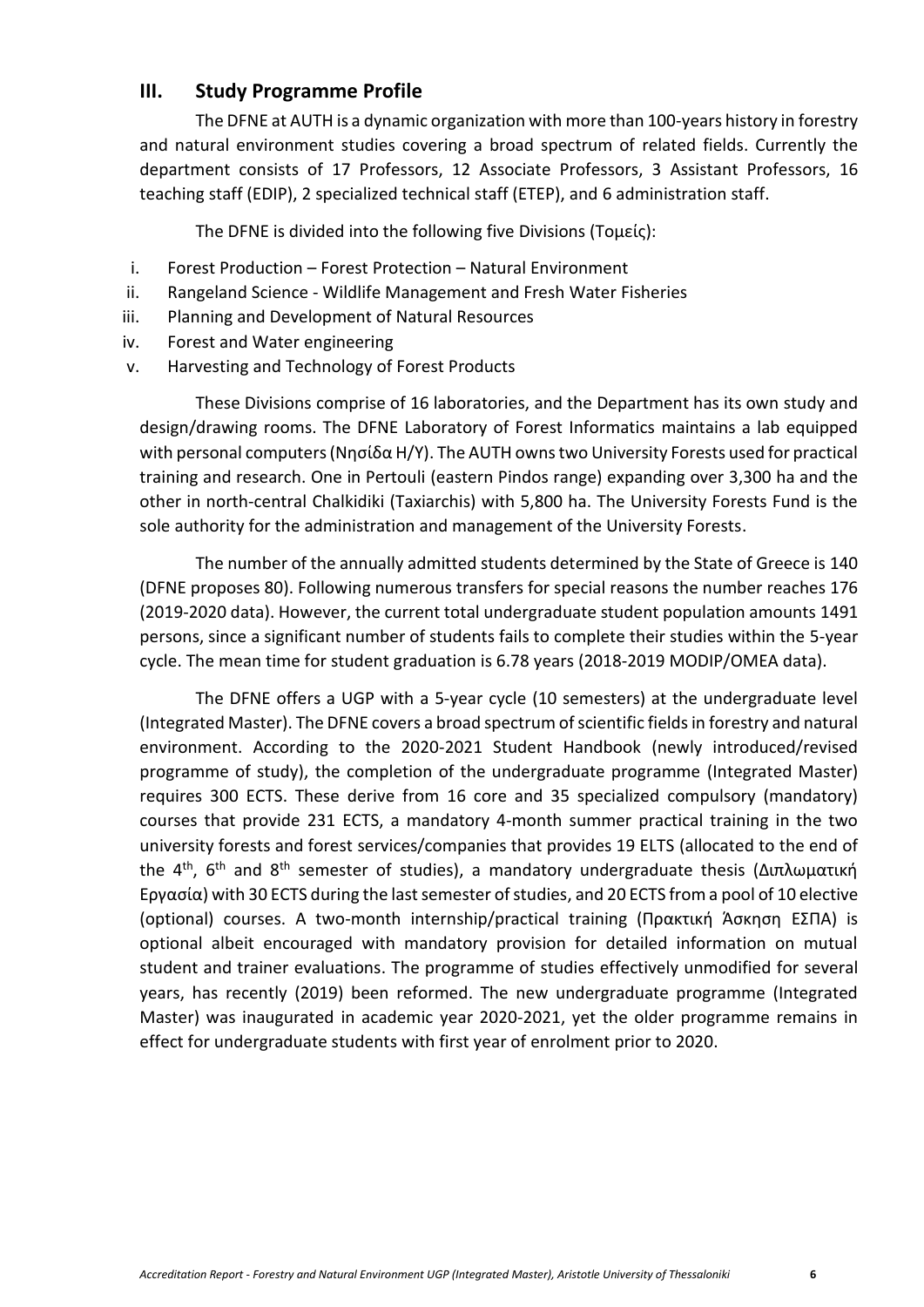# <span id="page-6-0"></span>**PART B: COMPLIANCE WITH THE PRINCIPLES**

## <span id="page-6-1"></span>**Principle 1: Academic Unit Policy for Quality Assurance**

**INSTITUTIONS SHOULD APPLY A QUALITY ASSURANCE POLICY AS PART OF THEIR STRATEGIC MANAGEMENT. THIS POLICY SHOULD EXPAND AND BE AIMED (WITH THE COLLABORATION OF EXTERNAL STAKEHOLDERS) AT ALL INSTITUTION'S AREAS OF ACTIVITY, AND PARTICULARLY AT THE FULFILMENT OF QUALITY REQUIREMENTS OF UNDERGRADUATE PROGRAMMES. THIS POLICY SHOULD BE PUBLISHED AND IMPLEMENTED BY ALL STAKEHOLDERS.**

*The quality assurance policy of the academic unit is in line with the Institutional policy on quality, and is included in a published statement that is implemented by all stakeholders. It focuses on the achievement of special objectives related to the quality assurance of study programmes offered by the academic unit.*

The quality policy statement of the academic unit includes its commitment to implement a quality policy that will *promote the academic profile and orientation of the programme, its purpose and field of study; it will realise the programme's strategic goals and it will determine the means and ways for attaining them; it will implement the appropriate quality procedures, aiming at the programme's continuous improvement.*

*In particular, in order to carry out this policy, the academic unit commits itself to put into practice quality procedures that will demonstrate:*

- *a) the suitability of the structure and organisation of the curriculum;*
- *b) the pursuit of learning outcomes and qualifications in accordance with the European and the National Qualifications Framework for Higher Education;*
- *c) the promotion of the quality and effectiveness of teaching;*
- *d) the appropriateness of the qualifications of the teaching staff;*
- *e) the enhancement of the quality and quantity of the research output among faculty members of the academic unit;*
- *f) ways for linking teaching and research;*
- *g) the level of demand for qualifications acquired by graduates, in the labour market;*
- *h) the quality of support services such as the administrative services, the Library, and the student welfare office;*
- *i) the conduct of an annual review and an internal audit of the quality assurance system of the undergraduate programme(s) offered, as well as the collaboration of the Internal Evaluation Group (IEG) with the Institution's Quality Assurance Unit (QAU).*

## **Study Programme Compliance**

The AUTH has established an entity known as the Quality Assurance Unit (MODIP) with mission to clearly define Department, Faculty, and University review processes, oversee improvement efforts, and calculate Key Performance Indicators. The MODIP continuously monitors and enforces the Quality Assurance Policy that is supervised by a committee of six (6) DFNE members (OMEA). The DFNE has set specific, measurable and timely goals for its undergraduate study programme. The OMEA is in line with MODIP for the improvement of the study programme. However, there is no formal annual review or internal audit of the quality assurance system of the undergraduate program. Relevant information is shared with involved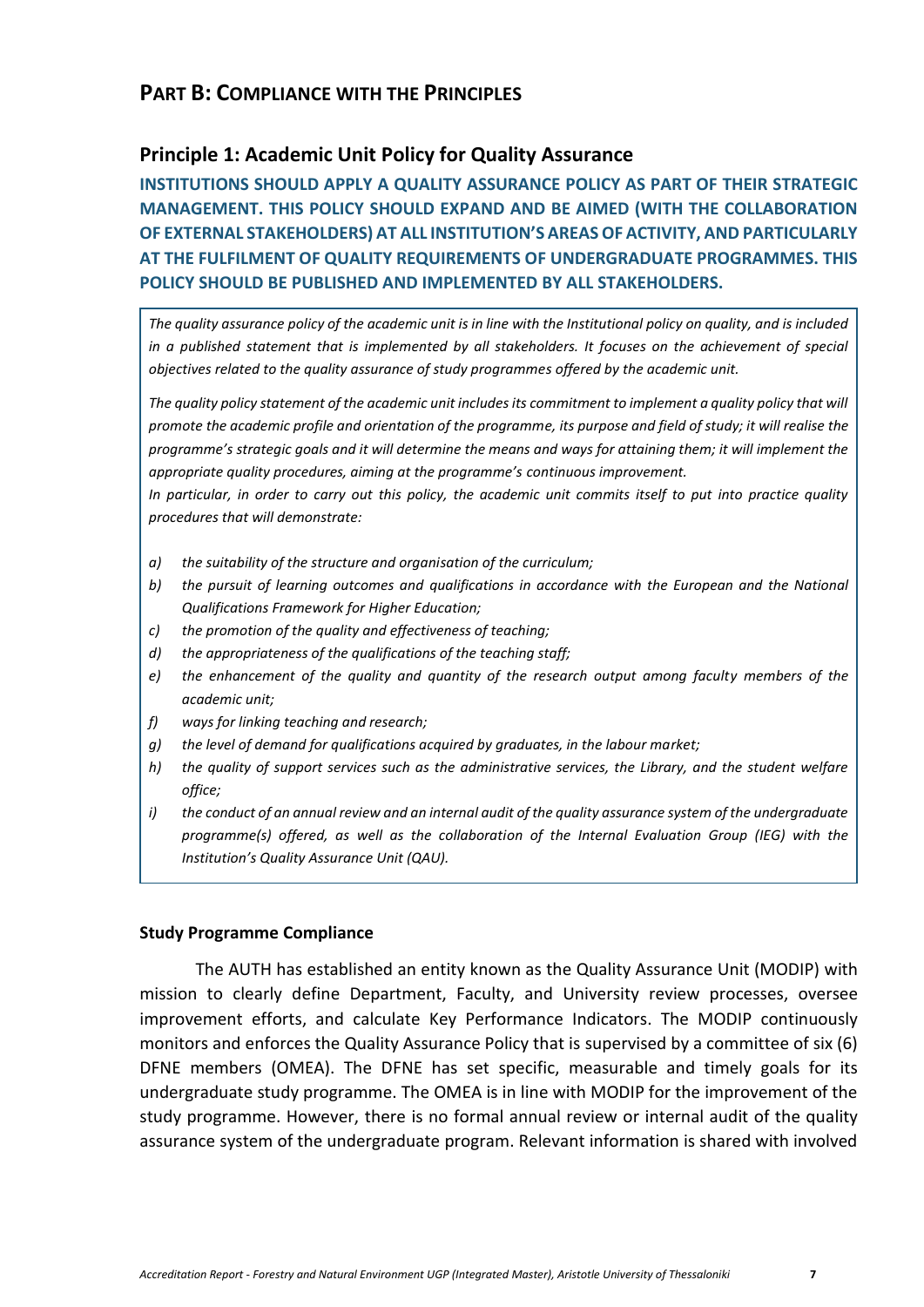parties and posted to the AUTH/MODIP intranet, but past Internal Evaluation reports are missing from the DFNE website.

The EEAP found an established and well-structured quality assurance policy by the academic unit. The academic unit has issued a statement demonstrating its commitment to the implementation of a quality policy that promotes the academic profile and orientation of the DFNE undergraduate programme, its purpose and its field of study.

The DFNE maintains a monitoring committee responsible for the undergraduate programme that in collaboration with the other formal authorities oversee the implementation, progress and potential future needs for flexible adjustment/modification in the undergraduate study programme.

#### **Panel Judgement**

| <b>Principle 1: Academic Unit Policy for Quality Assurance</b> |   |
|----------------------------------------------------------------|---|
| Fully compliant                                                | х |
| Substantially compliant                                        |   |
| Partially compliant                                            |   |
| Non-compliant                                                  |   |

- The EEAP acknowledges the quality assurance procedures by the DFNE and recommends that the Department should find ways to encourage students and student representatives for active involvement in the continuous improvement of the undergraduate study programme.
- The EEAP acknowledges the retention of the monitoring committee responsible for the undergraduate programme and urges the DFNE to continue to reinforce this practice.
- An annual review and an internal audit of the quality assurance system of the undergraduate programme should be established.
- All (current and past) Internal Evaluation Reports by OMEA should be published on the DFNE website. This will promote transparency that will help to bring out the needed improvements.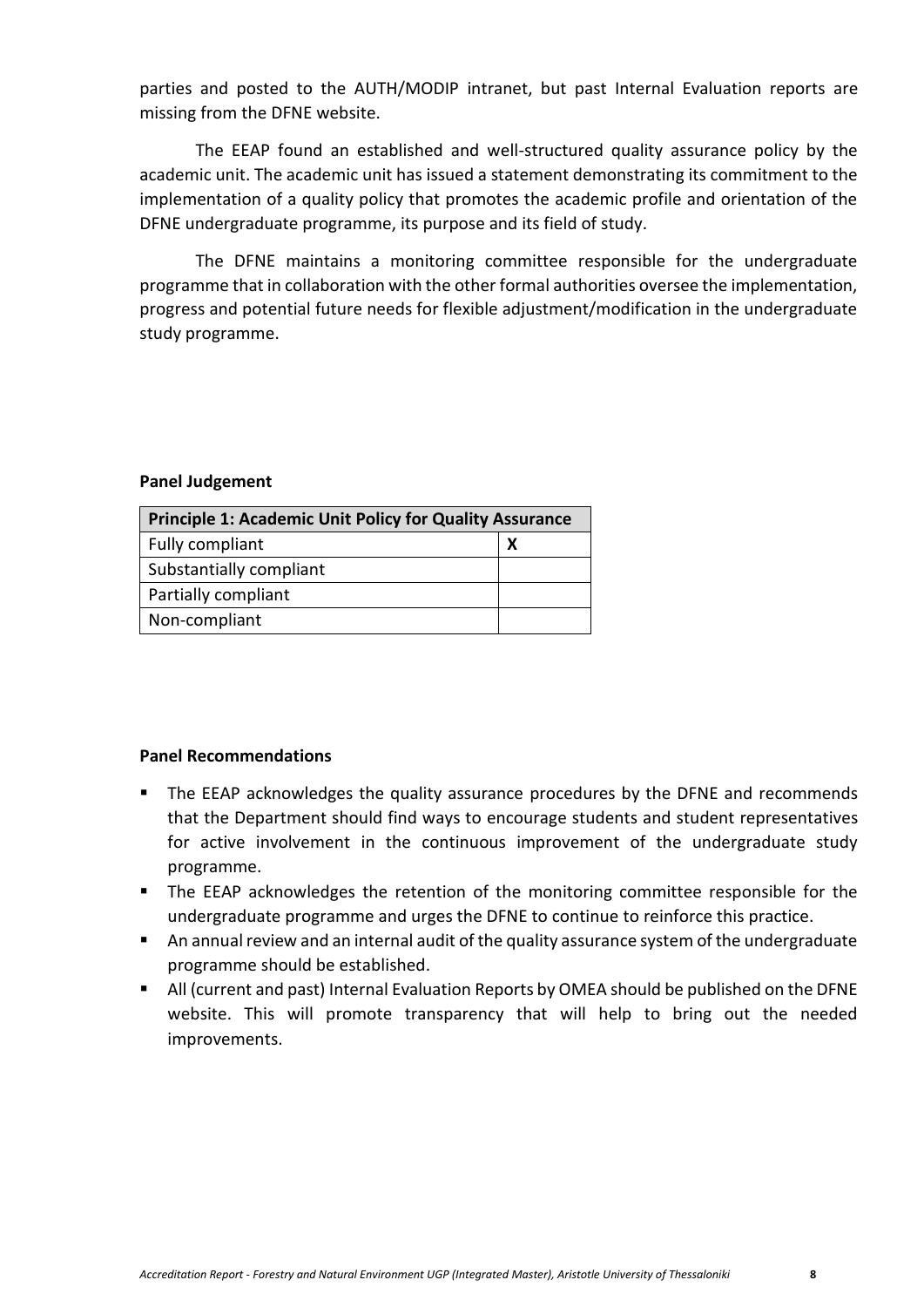# <span id="page-8-0"></span>**Principle 2: Design and Approval of Programmes**

**INSTITUTIONS SHOULD DEVELOP THEIR UNDERGRADUATE PROGRAMMES FOLLOWING A DEFINED WRITTEN PROCESS WHICH WILL INVOLVE THE PARTICIPANTS, INFORMATION SOURCES AND THE APPROVAL COMMITTEES FOR THE PROGRAMME. THE OBJECTIVES, THE EXPECTED LEARNING OUTCOMES, THE INTENDED PROFESSIONAL QUALIFICATIONS AND THE WAYS TO ACHIEVE THEM ARE SET OUT IN THE PROGRAMME DESIGN. THE ABOVE DETAILS AS WELL AS INFORMATION ON THE PROGRAMME'S STRUCTURE ARE PUBLISHED IN THE STUDENT GUIDE.**

*Academic units develop their programmes following a well-defined procedure. The academic profile and orientation of the programme, the objectives, the subject areas, the structure and organisation, the expected learning outcomes and the intended professional qualifications according to the National Qualifications Framework for Higher Education are described at this stage. The approval or revision process for programmes includes a check of compliance with the basic requirements described in the Standards, on behalf of the Institution's Quality Assurance Unit (QAU).*

*Furthermore, the programme design should take into consideration the following:*

- *the Institutional strategy*
- *the active participation of students*
- *the experience of external stakeholders from the labour market*
- *the smooth progression of students throughout the stages of the programme*
- *the anticipated student workload according to the European Credit Transfer and Accumulation System*
- *the option to provide work experience to the students*
- *the linking of teaching and research*
- *the relevant regulatory framework and the official procedure for the approval of the programme by the Institution*

## **Study Programme Compliance**

The strengths of the DFNE undergraduate programme lie on the broad spectrum of fields covered in teaching and research, as well as on the integration of fieldwork/practical training within the frame of the offered courses. The DFNE undergraduate programme promotes and emphasises interdisciplinary and holistic education. Links between research and teaching in the undergraduate programme do exist but should be further strengthened by regularly updating the course contents and providing additional experiential learning and critical thinking skills to students. Despite the extensive number of offered courses in comparison to similar undergraduate study programmes in similar institutions abroad, the DFNE undergraduate study programme curriculum is well-articulated and comprehensive. The ECTS system is applied across the curriculum with approximately one ECTS corresponding to 25-30 student workload hours; however, most courses correspond to 30 hours. The EEAP notes that the current international trend is for one ECTS to correspond to 25 hours.

The description of the learning outcomes within the course frameworks (syllabi) lack standardization and divert in the amount of information conveyed (e.g. 21E/26E/33E/082E and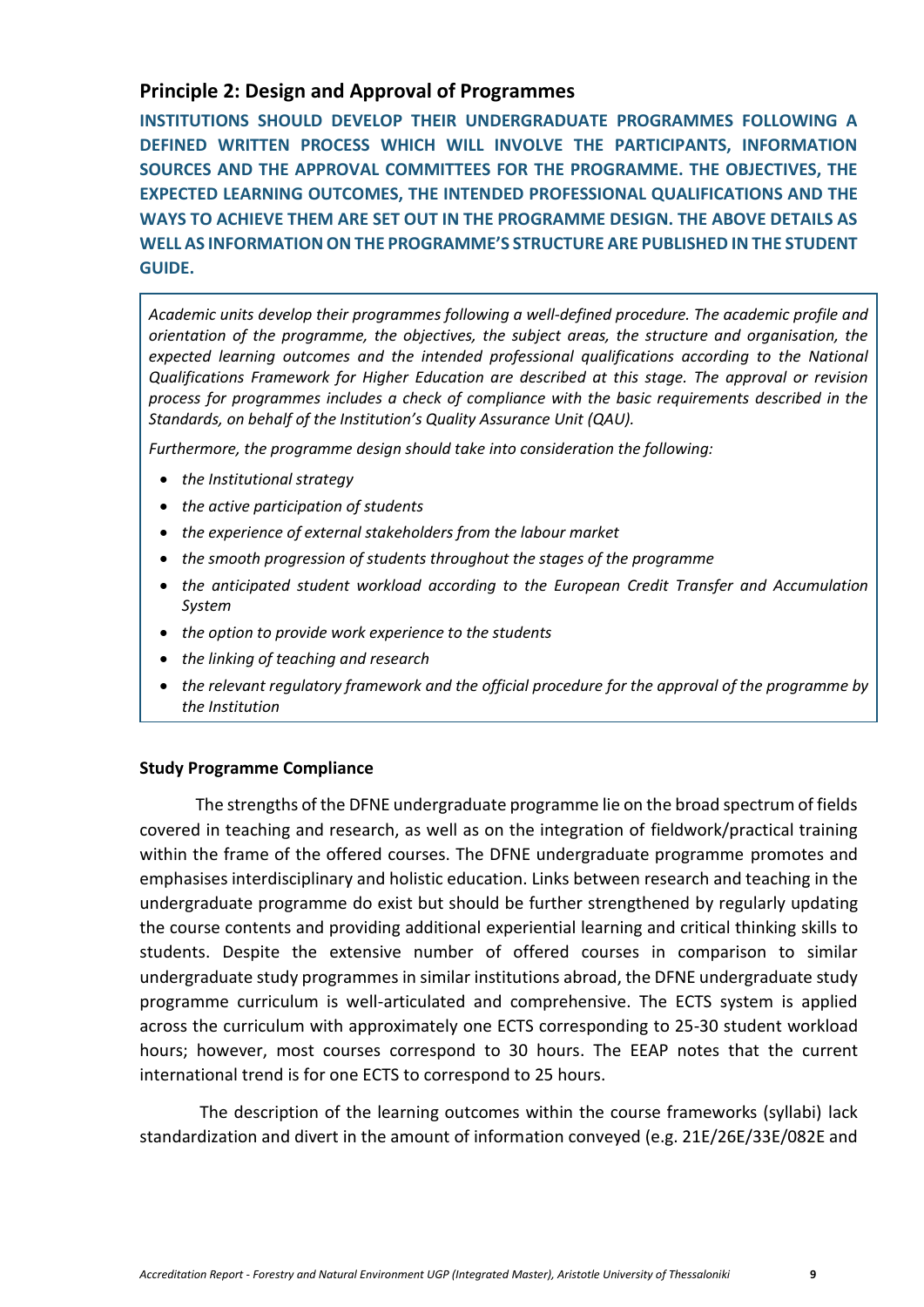24E/064Y/64E/084Y: just indicative of courses with short/extensive text range descriptions on the learning outcomes).

The EEAP found that the design and curriculum of the DFNE undergraduate study programme compared to those of high-quality/renowned European and international programmes and universities is lacking in the supporting DFNE documentation for the current accreditation, and that such comparison, if presented, would have been beneficial and promote the reputation of the DFNE undergraduate study programme.

Following the recommendation of the External Evaluation Committee in 2012, the DFNE has drafted a 5-year Departmental Strategic Plan (2022-2026). The EEAP finds that, as presented, the strategic plan is too generic, lacking specific and quantitative goals and measurable outcomes for the undergraduate programme. Guided by established international practices and aiming towards excellence, the EEAP finds that a more specific and targeted strategic plan should be established that should be kept updated and reviewed on an annual basis.

The high number of admitted students with diverse, often non-overlapping backgrounds curtails the student progress potential and, indirectly, the quality of the study programme. In addition, the high number of both the admitted and enrolled student past the  $5<sup>th</sup>$  year of study taxes the existing teaching and laboratory facilities and infrastructure. The existing laboratory infrastructure does not offer optimal conditions for hands-on training to all undergraduate students. To mitigate this obstacle, the DFNE is organizing multiple laboratory sessions for the same topic with reduced number of students in each, thereby allowing for a more active participation and training.

The programme of studies has not changed since the last External Evaluation in 2012 and the anticipated framework of regular reforms on 3-5-year basis was not implemented. However, following efforts by the DFNE during the last years, a substantially reformed/new undergraduate programme (Integrated Master) has been introduced in 2019 and was initiated in the 2020-2021 academic year. The EEAP notes the need for a substantive, periodic study programme revision. The procedure should also foresee a more formal and comprehensive consultation with stakeholders, external experts, students and graduates. A form of advisory/consultation panel comprised of alumni and external stakeholders may be considered.

Both alumni and stakeholders expressed their positive views for the programmes' graduate knowledge and acquired abilities. They commented on the dedication of faculty and staff to their success and attested that the programme meets the expectations set by the Geotechnical Chamber of Greece.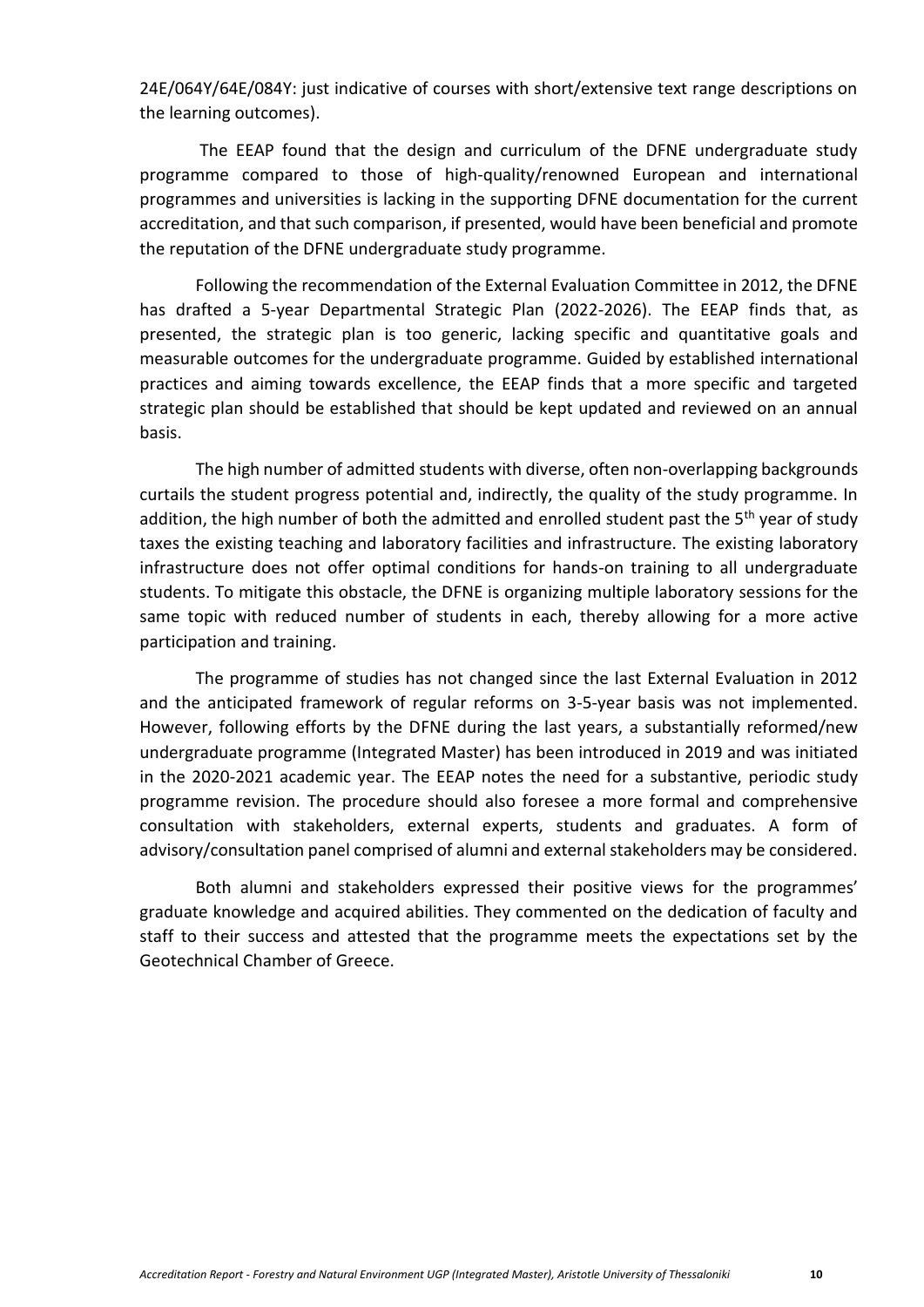#### **Panel Judgement**

| <b>Principle 2: Design and Approval of Programmes</b> |  |
|-------------------------------------------------------|--|
| Fully compliant                                       |  |
| Substantially compliant                               |  |
| Partially compliant                                   |  |
| Non-compliant                                         |  |

| The External Evaluation & Accreditation Panel agrees that | <b>YES</b>                | NO <sup>*</sup> |
|-----------------------------------------------------------|---------------------------|-----------------|
| this Programme leads to a Level 7 Qualification according |                           |                 |
|                                                           | $\boldsymbol{\mathsf{X}}$ |                 |
| to the National & European Qualifications Network         |                           |                 |
| (Integrated Master)                                       |                           |                 |

- In the next study programme revision, the DFNE should consider assigning one ECTS to 25 student workload hours.
- Established links between research and teaching in the undergraduate programme should be further strengthened by regularly updating the course contents and providing additional experiential learning experience to students.
- The DFNE should make efforts towards standardized descriptions of the learning outcomes within the course frameworks (syllabi).
- To meet self-imposed requirements for excellence and enhance its reputation and status, the DFNE undergraduate study programme should offer direct, quantitative comparisons to curricula followed by Forestry and affiliate Departments in renowned European and global programmes and universities. Periodic regular reforms of the study programme on 3-5 years basis must be envisioned.
- The 5-year Departmental Strategic Plan should set more specific and quantitative goals and measurable outcomes for the Department's undergraduate programme and review them on an annual basis.
- The number of incoming and enrolled students should be reduced.
- The stakeholders and external experts of public and private sectors should be formally consulted for revisions and future planning of the study programme. We propose a development of an external advisory board to engage with the Department.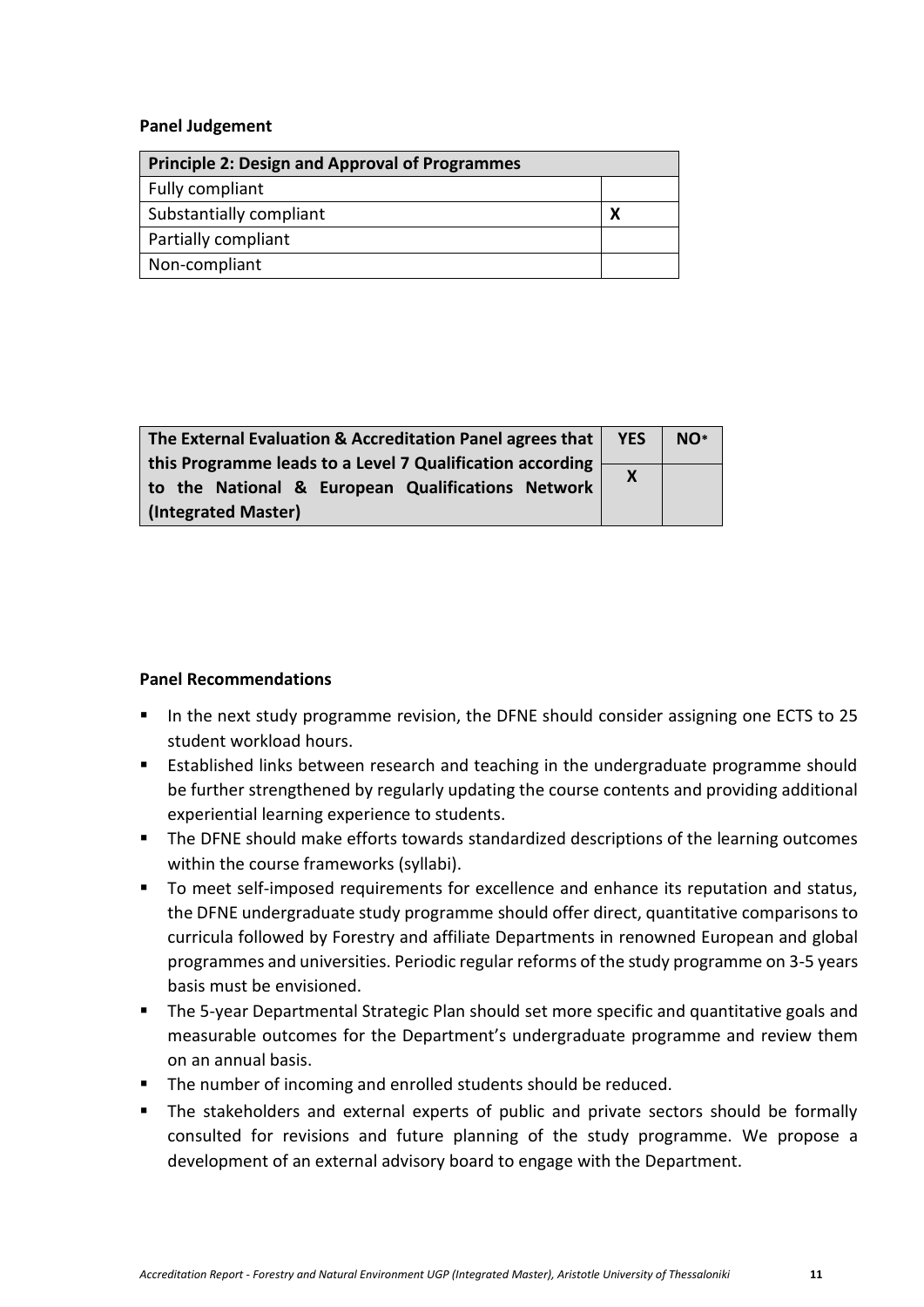# <span id="page-11-0"></span>**Principle 3: Student- centred Learning, Teaching and Assessment**

**INSTITUTIONS SHOULD ENSURE THAT THE UNDERGRADUATE PROGRAMMES ARE DELIVERED IN A WAY THAT ENCOURAGES STUDENTS TO TAKE AN ACTIVE ROLE IN CREATING THE LEARNING PROCESS. THE ASSESSMENT METHODS SHOULD REFLECT THIS APPROACH.**

*Student-centred learning and teaching plays an important role in stimulating students' motivation, self-reflection and engagement in the learning process. The above entail continuous consideration of the programme's delivery and the assessment of the related outcomes.*

*The student-centred learning and teaching process*

- respects and attends to the diversity of students and their needs, enabling flexible learning *paths;*
- *considers and uses different modes of delivery, where appropriate;*
- *flexibly uses a variety of pedagogical methods;*
- *regularly evaluates and adjusts the modes of delivery and pedagogical methods aiming at improvement;*
- *regularly evaluates the quality and effectiveness of teaching, as documented especially through student surveys;*
- *reinforces the student's sense of autonomy, while ensuring adequate guidance and support from the teaching staff;*
- *promotes mutual respect in the student - teacher relationship;*
- *applies appropriate procedures for dealing with students' complaints.*

*In addition :*

- *the academic staff are familiar with the existing examination system and methods and are supported in developing their own skills in this field;*
- *the assessment criteria and methods are published in advance;*
- *the assessment allows students to demonstrate the extent to which the intended learning outcomes have been achieved. Students are given feedback, which, if necessary is linked to advice on the learning process;*
- *student assessment is conducted by more than one examiner, where possible;*
- *the regulations for assessment take into account mitigating circumstances;*
- *assessment is consistent, fairly applied to all students and carried out in accordance with the stated procedures;*
- *a formal procedure for student appeals is in place.*

## **Study Programme Compliance**

The DFNE undergraduate programme is organised in a positive, student-centred learning environment that allows for variability in modes of delivery and offers flexible learning paths. Continuous and diligent effort is needed to integrate and evolve different ways that can improve the attendance levels. The EEAP observed that, in general, besides the written exams and laboratory assignment, other student assessment methods (e.g. πρόοδος partial performance/mid-term examinations, homework assignments, group projects) are not fully and explicitly utilised in the curriculum and objectively weighted towards the final course grade. Most course frameworks (syllabi) describe in detail the contents as well as the currently utilised assessment criteria methods.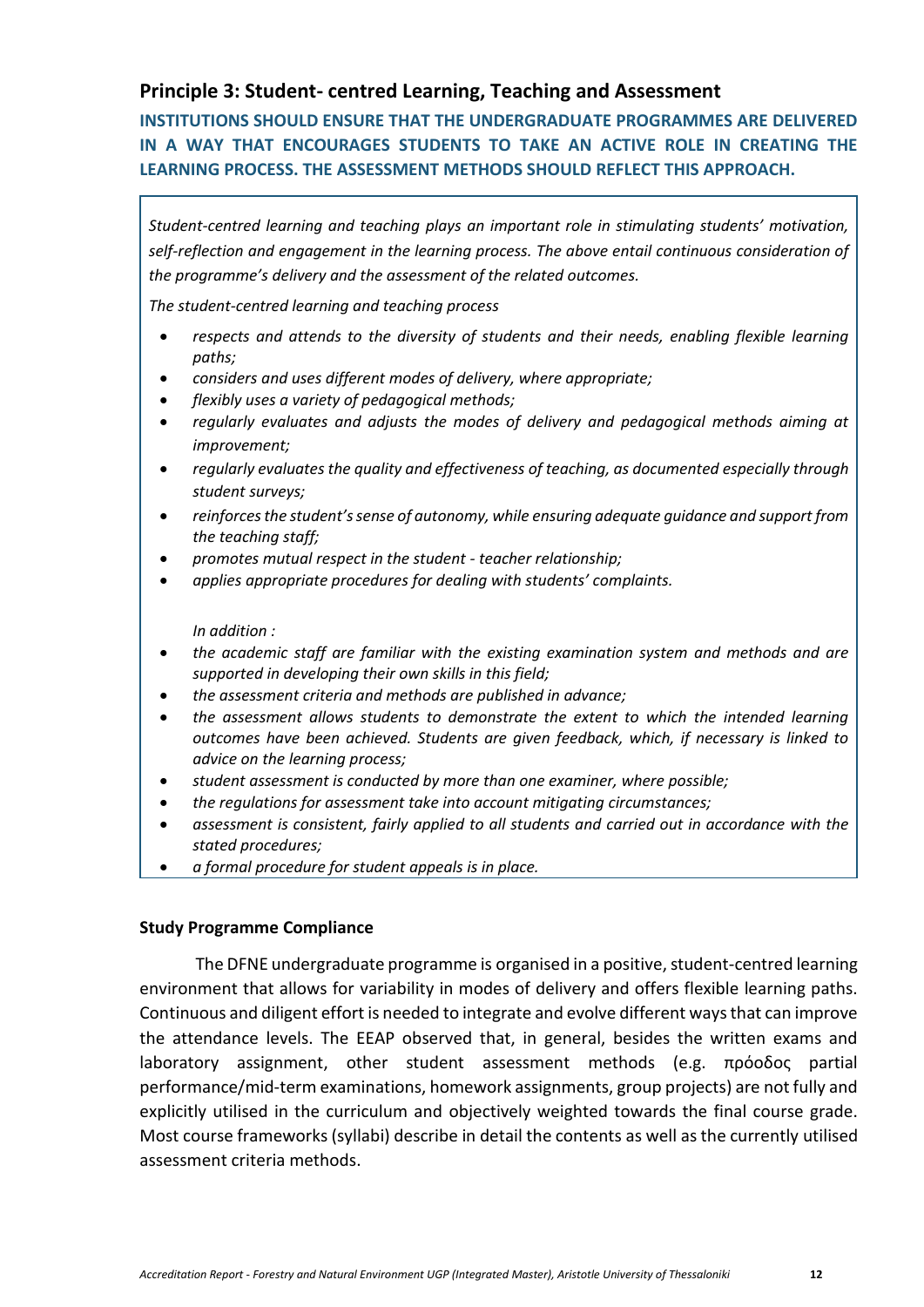Following the recommendation of the External Evaluation Committee in 2012, in the newly introduced undergraduate programme (initiated in 2020-2021) the DFNE introduced for incoming students the course "Introduction to Forestry Science" and reduced the numbers of courses required for the final degree. The EEAP acknowledges the compliance efforts of the DFNE and the resulting adjustments. However, in the next periodic revision of the study programme serious considerations should be given to a further reduction in the number of courses by fusion/merging of courses that show significant overlap and transform them to interdisciplinary ones or by elimination of obsolete ones or by compacting those with voluminous syllabi. The EEAP acknowledges the mandate for 300 ETCS as prerequisite for maintaining the programme at the Integrated Masters level. The proposed reduction in the number of courses shall not be interpreted as reduction to the workload of or learning opportunities for the students. Instead, the revisions should aim for further consistency and indepth knowledge rather than offering a very wide (but rather shallow) approach through electives. Revisions should be also guided by up-to-date approaches to the profession of forestry, with a larger focus on research methods and even basic coding skills in statistics, data analysis and modelling (all these aspects addressed by alumni and stakeholders), so as to reflect the needs of the market, both domestic and international. Prospective graduates need to combine contemporary practical applications in the theoretical knowledge they acquire through the study programme (e.g. Forest Cadastre implementation in Greece), as well as the ability to manage and take preventive measures in combating climate change outfall, the ability to manage grazing areas, and the ability to conduct a full forestry management study in its entirety.

HAHE/MODIP data (DFNE Material - Β9 Δεδομένα Ποιότητας.pdf - pages 36-37 for academic year 2018-2019) show that the graduating versus enrolled students for that academic year are 4.86% (64/1317) and are distributed as follows: 0.0% (0/1317) graduated in 5 years, 1.67% (22/1317) in 6 years, 1.37% (18/1317) in 7 years, and 1.82% (24/1317) in 7+ years. Similarly (DFNE Material - Β9 Δεδομένα Ποιότητας.pdf - pages 32-33, 28-29, 24-25), for academic years 2017-2018, 2016-2017 and 2015-2016 the gross graduation is 11.03% (137/1242), 5.90% (78/1321) and 1.63% (38/2336), respectively. The EEAP acknowledges that the above numbers are biased due to the high number of enrolled students (not differentiating between active and inactive ones); nevertheless, it finds these numbers quite devastating, and underlines that their improvement should be one of the immediate priorities for the Department.

The EEAP noted the moderate to low participation of students in the course evaluations despite the efforts of the Department; that is 9.9% of all registered students (2020-2021 MODIP data; DFNE Material - Β6 Στοχοθεσία ΠΠΣ.pdf - page 1: A2/K2: current value). The EEAP acknowledges that the low percentage is biased as participation in actively enrolled students is considerably higher. The EEAP expects the active student involvement in course evaluations and through their representatives will increase as soon as changesinduced by this process are noted by students.

Students are not fully aware of the actual role and services offered by the Academic Advisor and how they can be benefited from such a resource. Many are under the false impression that this service is just cosmetic and redundant.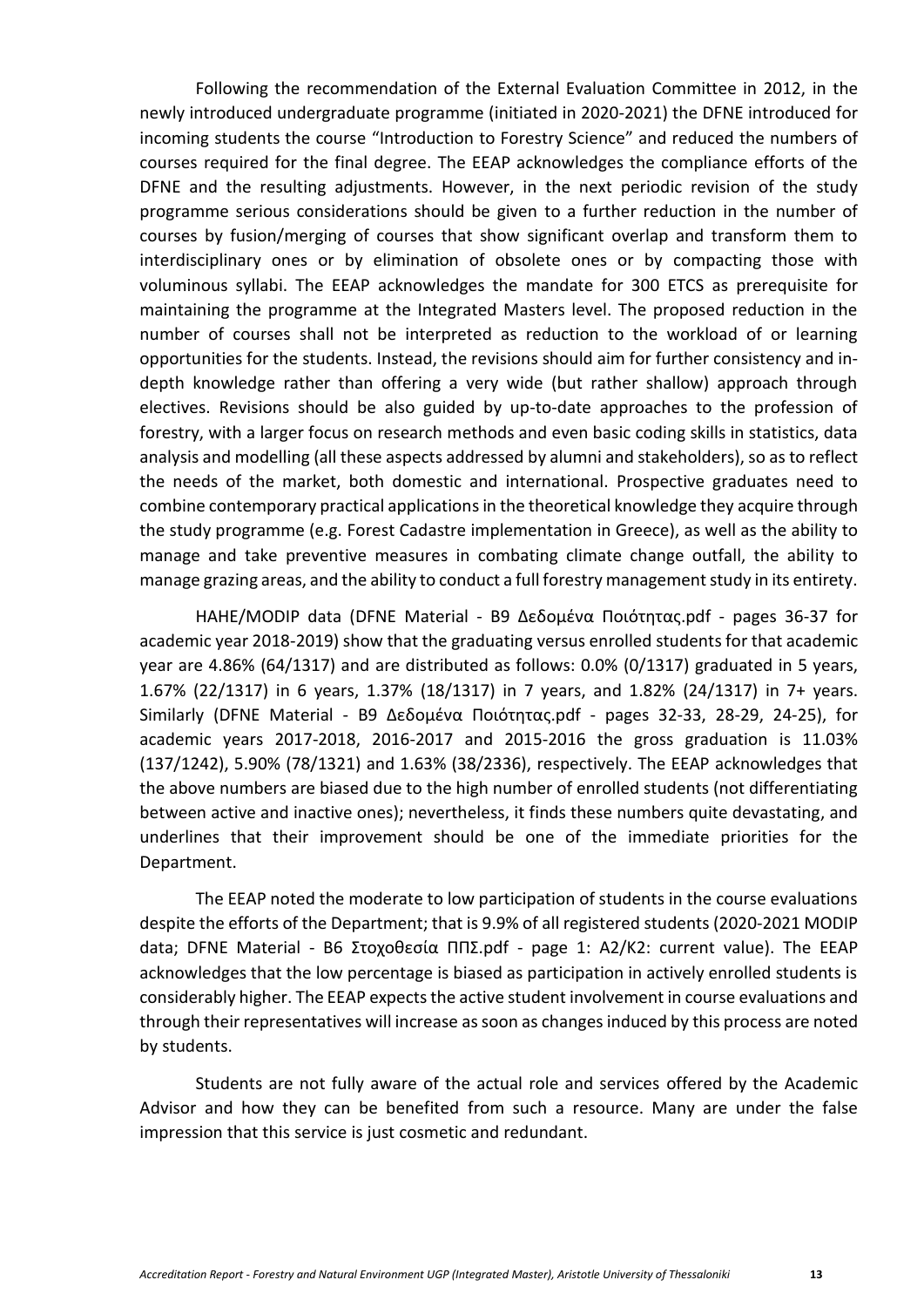The EEAP notes the efforts implemented by the DFNE to tackle the imposed teaching and research challenges during the current Covid-19 pandemic. The DFNE has handled the situation well. Supported by University infrastructure and resources, made noteworthy progress in digital engagements and expanded the availability of e-learning material. Those can be developed further towards supporting the theoretical, laboratory, and fieldwork components of the curriculum.

## **Panel Judgement**

| Principle 3: Student-centred Learning, Teaching and |   |
|-----------------------------------------------------|---|
| <b>Assessment</b>                                   |   |
| Fully compliant                                     |   |
| Substantially compliant                             | x |
| Partially compliant                                 |   |
| Non-compliant                                       |   |

- Increase the number of courses that use enriched student assessment methods using multiple examination measurements with class expectations and grading communicated clearly in the curriculum.
- The DFNE should implement strategies to increase the participation of students and their confidence in the course evaluations.
- The DFNE should find ways to strengthen participation and involvement of students and student representatives in the internal evaluation and continuous improvement of the study programme.
- In the next regular revision of the undergraduate programme, the DFNE should seriously consider further reduction in the number of courses by a. fusion/merging of the several that show significant overlap and transform them to more multidisciplinary ones, b. elimination of obsolete ones, and c. by shrinking the ones that contain too expanded syllabi. Specific attention should be given to contemporary practical applications (e.g. Forest Cadastre implementation in Greece, basic data analysis and programming skills in an object-oriented language such as R or Python with emphasis on geospatial analysis), as well as the ability to manage and take preventive measures in combating climate change outfall, and the ability to manage grazing areas. Ensure that at graduation time all students can complete and articulate to co-workers and the public a management plan for a compartment, forest or watershed autonomously (unaided).
- The DFNE must develop a framework and an implementation plan to considerably improve graduation rate.
- The role and responsibilities of the Academic Advisor should be further promoted to the students and adapted to the specific needs of the Department. The students, at least in the first two years, should be encouraged to contact frequently the Academic Advisor. A formal assessment of Academic Advisors by students should be considered.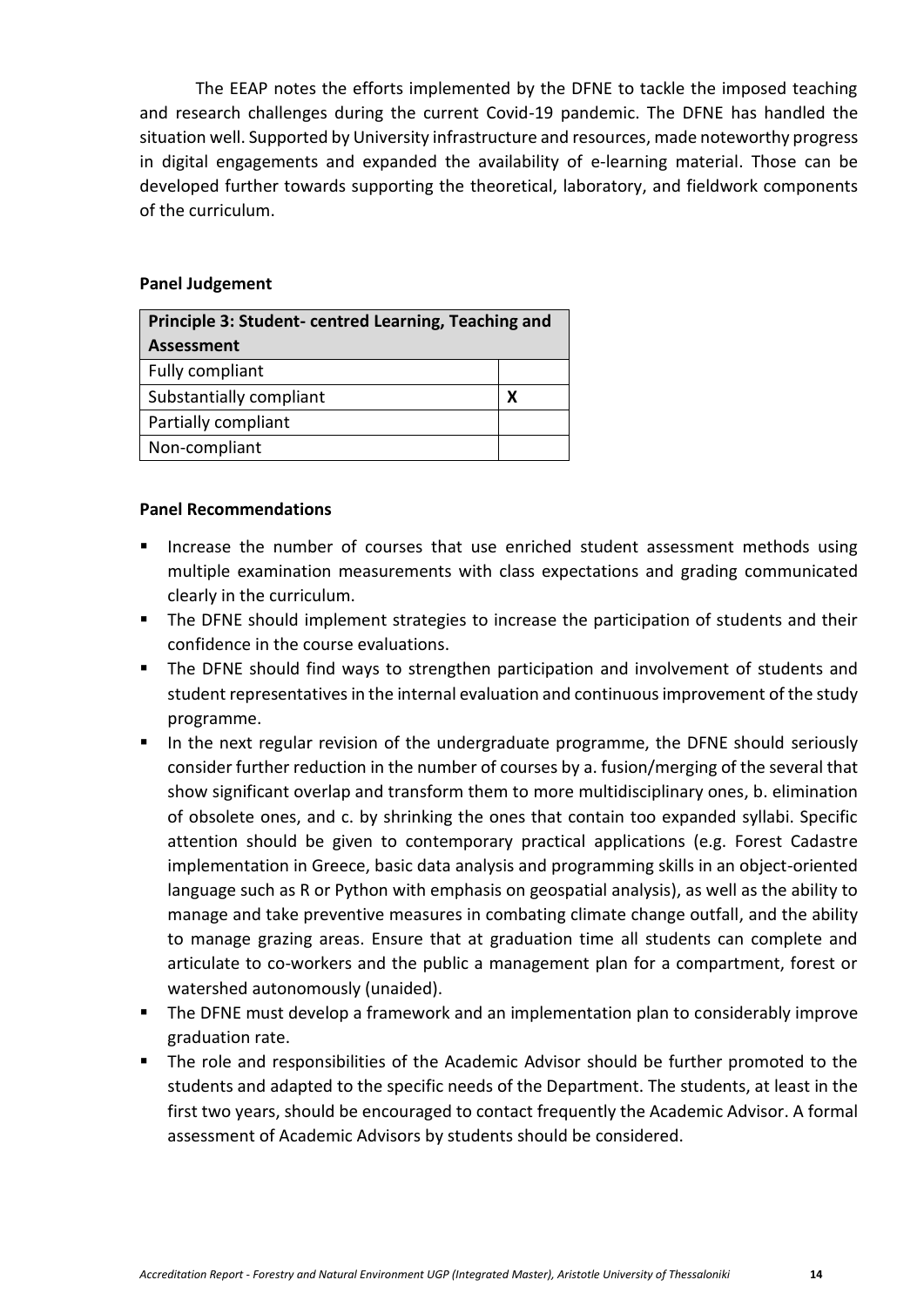## <span id="page-14-0"></span>**Principle 4: Student Admission, Progression, Recognition and Certification**

**INSTITUTIONS SHOULD DEVELOP AND APPLY PUBLISHED REGULATIONS COVERING ALL ASPECTS AND PHASES OF STUDIES (ADMISSION, PROGRESSION, RECOGNITION AND CERTIFICATION).**

*Institutions and academic units need to put in place both processes and tools to collect, manage and act on information regarding student progression.*

*Procedures concerning the award and recognition of higher education degrees, the duration of studies, rules ensuring students progression, terms and conditions for student mobility should be based on the institutional study regulations. Appropriate recognition procedures rely on institutional practice for recognition of credits among various European academic departments and Institutions, in line with the principles of the Lisbon Recognition Convention.*

*Graduation represents the culmination of the students' study period. Students need to receive documentation explaining the qualification gained, including achieved learning outcomes and the context, level, content and status of the studies that were pursued and successfully completed (Diploma Supplement).*

#### **Study Programme Compliance**

The EEAP acknowledges the hard work of faculty to create an inclusive environment for the students. Faculty and staff are dedicated to the success of the program, and this was demonstrated throughout the review and was confirmed by the alumni and stakeholders.

Incoming students are mostly admitted via state examinations and the DFNE has no control over the number of the admitted undergraduate students. Once on campus, the Department offers incoming student orientation sessions that include information on the Department, faculty, staff, curriculum, expectations, and overview of facilities, resources and services available to students. The Department website provides an overview of the programme, specializations, step-by-step instructions on admissions, expectations for graduation, and information about the facilities. There could be improvements made to the website with regards to faculty and staff profiles (there are some inconsistencies in the way information is presented related to the CVs and other scholarly materials), and also highlighting students and alumni successes.

A proper Thesis Handbook has been prepared by DFNE and is available, clearly defining the quality requirements for the implementation of the mandatory undergraduate thesis (Διπλωματική Εργασία). Quality control for the thesis is achieved by the final examination committee.

The student mobility and participation in professional development opportunity at the DFNE is low. Only a small number of students take advance of the ERASMUS+ programme although there is a well-documented and transparent ECTS equivalence between DFNE and foreign institutions.

One of the strengths of the DFNE is that the attained knowledge is integrated in the mandatory fieldwork/summer practical training that is offered as individual courses with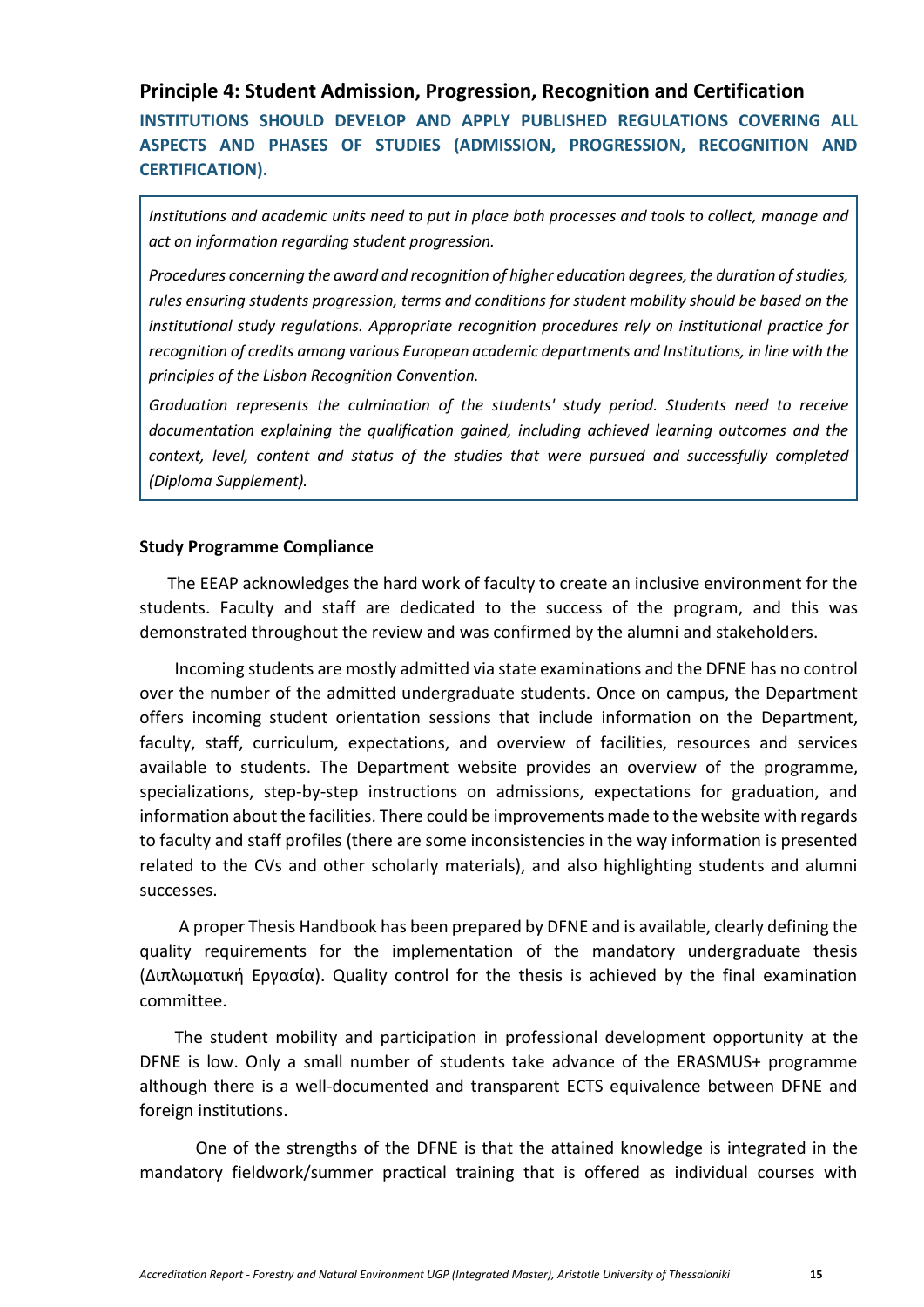corresponding ECTS workload; several other multi-day field courses are part of the curriculum. Fieldwork training is widely accepted from the students.

A two-month internship/practical training (Πρακτική Άσκηση ΕΣΠΑ) is optional and incorporates transparent selection ranking based on student progression and performance/grades. Students value the practical training as a first step towards the undergraduate thesis and/or the job market. The EEAP notes that there is a strong demand among the students for participation in the practical training. The DFNE should sustain efforts to increase the number of such opportunities, and the Greek State should increase both the funds and the amount of compensation for the practical training.

Alumni and stakeholders pointed out that the program needs to include more soft skills training and greater experiential learning experiences. Improvements can be made to engage with alumni and local stakeholders. Professional development activities are key for student success, and the webpage and direct engagement opportunities can serve as a conduit for those.

#### **Panel Judgement**

| Principle 4: Student Admission, Progression, Recognition and<br><b>Certification</b> |  |
|--------------------------------------------------------------------------------------|--|
| Fully compliant                                                                      |  |
| Substantially compliant                                                              |  |
| Partially compliant                                                                  |  |
| Non-compliant                                                                        |  |

- Student global engagement and participation in professional development activities need to be actively encouraged and opportunities provided, even if the ERASMUS+ programme is providing limited funding. The person(s) responsible for student mobility together with the teaching staff should find additional and alternative ways (e.g. dedicated lectures, active web-site promotion etc) to inform students about the benefits of participating in the ERASMUS+ network programme*.*
- The undergraduate study programme needs to include more soft skills training and greater experiential learning experiences. The DFNE should seek and sustain efforts to increase the number of the two-month internship/practical training opportunities.
- The Greek State should increase both the funds allocated to and the amount of compensation for the practical training.
- Create a stakeholder advisory committee that engages with the Department, staff and students.
- **EXPEDEE FINCTERS** Increase research expenditures through projects/grants/contracts, improve laboratory facilities and expose students to the new technologies. This is critical moving forward for the long-term success and relevance of the study programme.
- Recognize and highlight faculty and student successes and create press releases on the Department website.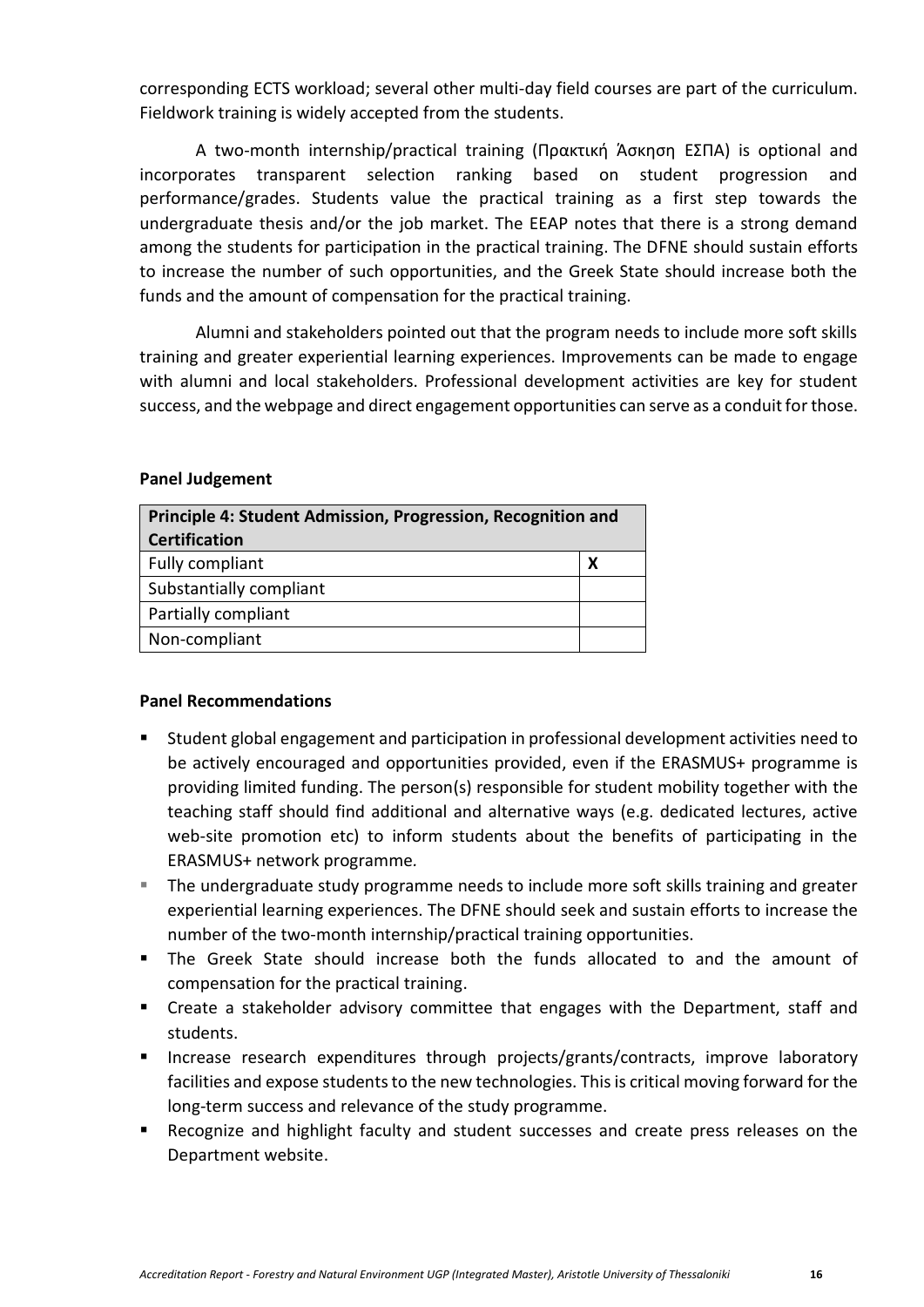## <span id="page-16-0"></span>**Principle 5: Teaching Staff**

# **INSTITUTIONS SHOULD ASSURE THEMSELVES OF THE QUALIFICATIONS AND COMPETENCE OF THE TEACHING STAFF. THEY SHOULD APPLY FAIR AND TRANSPARENT PROCESSES FOR THE RECRUITMENT AND DEVELOPMENT OF THE TEACHING STAFF.**

*The Institutions and their academic units have a major responsibility as to the standard of their teaching staff providing them with a supportive environment that promotes the advancement of their scientific work. In particular, the academic unit should:*

- *set up and follow clear, transparent and fair processes for the recruitment of properly qualified staff and offer them conditions of employment that recognise the importance of teaching and research;*
- *offer opportunities and promote the professional development of the teaching staff;*
- *encourage scholarly activity to strengthen the link between education and research;*
- *encourage innovation in teaching methods and the use of new technologies;*
- *promote the increase of the volume and quality of the research output within the academic unit;*
- *follow quality assurance processes for all staff members (with respect to attendance requirements, performance, self-assessment, training etc.);*
- *develop policies to attract highly qualified academic staff.*

#### **Study Programme Compliance**

The DFNE teaching staff makes use of the existing professional development opportunities. Specialised pedagogic training is required to establish innovative teaching methods, widen their implementation and thus increase attendance of students. In this framework, dedicated pedagogic training to the teaching staff to support as well disabled and special needs students should be promoted.

Students are largely satisfied with the academic staff teaching competence, openmindfulness, mentorship capabilities, cooperation and social interactions. They highlighted the dedication of the teaching staff to their success. Nevertheless, some students have stated the need for more attractive and inclusive teaching modes. Consideration should be given to introduce annual teaching awards for excellence based on transparent and objective criteria.

Established links between research and teaching in the undergraduate programme are there (apparent from the subjects of the offered core and elective courses as well as the undergraduate thesis topics that are linked to research projects) but should be further strengthened by regularly updating the course contents and providing additional experiential learning experience to students.

The DFNE has established structures for academic staff collaboration with other universities, research laboratories and the public and private sectors. Increase research expenditures through projects/grants/contracts, improve laboratories facilities and expose students to the new technologies. This is critical moving forward for the long-term success and relevance of the program. This very good practice should be further promoted.

The DFNE invites external/guest lecturers to address topics in specialised scientific subjects and seminars. We encourage this activity with national and international universities.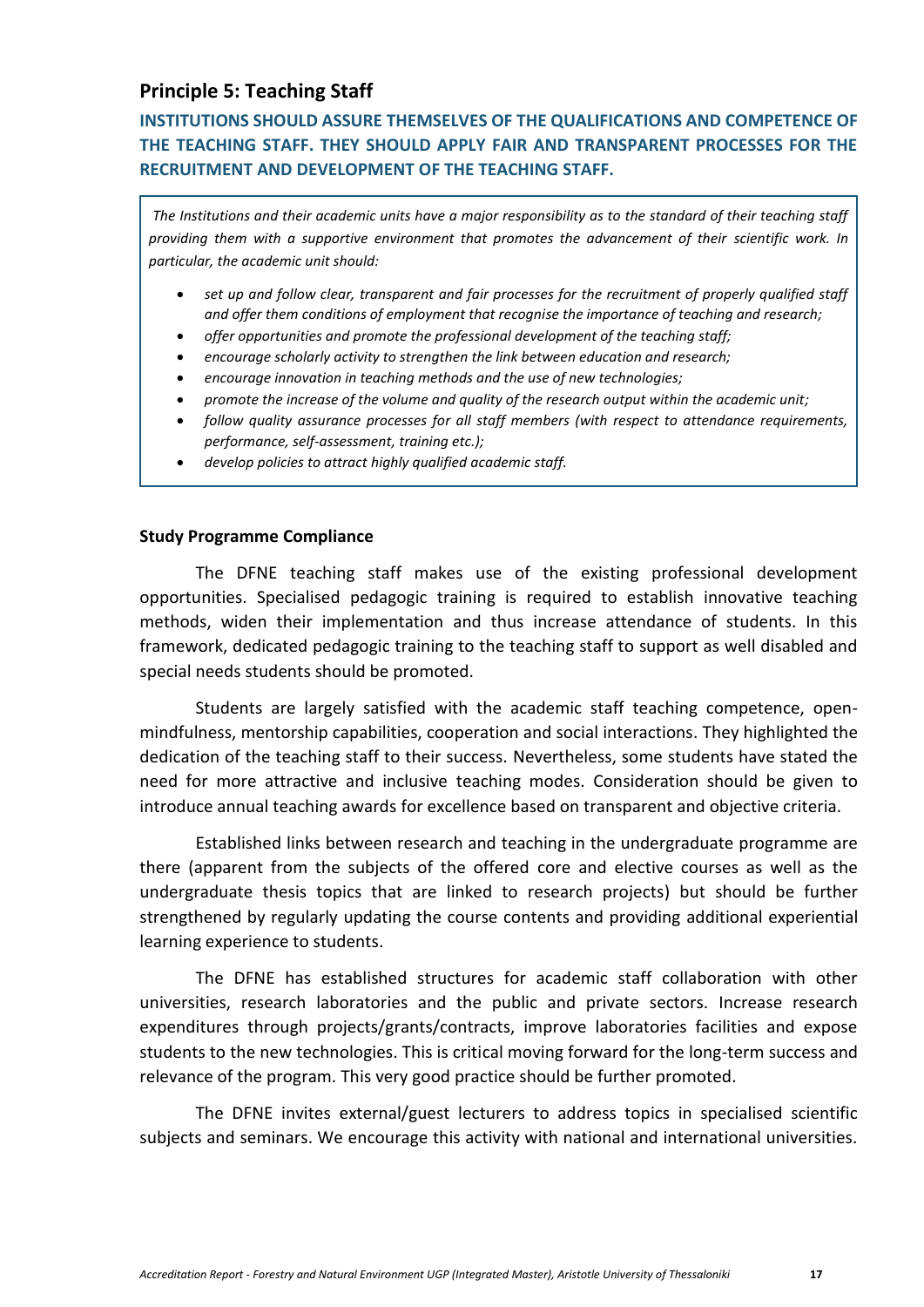This can also be taken a step further to deliver online virtual courses to increase efficiency, improve faculty productivity, and broaden the students' experiences.

## **Panel Judgement**

| <b>Principle 5: Teaching Staff</b> |  |
|------------------------------------|--|
| Fully compliant                    |  |
| Substantially compliant            |  |
| Partially compliant                |  |
| Non-compliant                      |  |

- The EEAP recommends that the AUTH should provide (or speed up the establishment of) specialised seminars or courses on academic pedagogics, also meeting the needs for disabled and special needs students.
- Partner with other Greek and international universities on the delivery of online virtual courses to increase efficiency, improve faculty productivity, and broaden the students' experiences.
- Strengthen the research seminar program, invite national and international scholars/leaders from the private and public sectors/NGOs and involve students at all levels and from all programs.
- Strengthen the student exchange and study abroad programs.
- Provide opportunities to students to develop their soft skills.
- Support and facilitate project/grant training activities for faculty.
- Encourage and support the professional development activities of faculty, staff and students. This includes but not limited to international professional meetings, seminars, and full or mini-sabbaticals.
- Consideration should be given to introduce annual teaching and research awards for excellence based on transparent and objective criteria.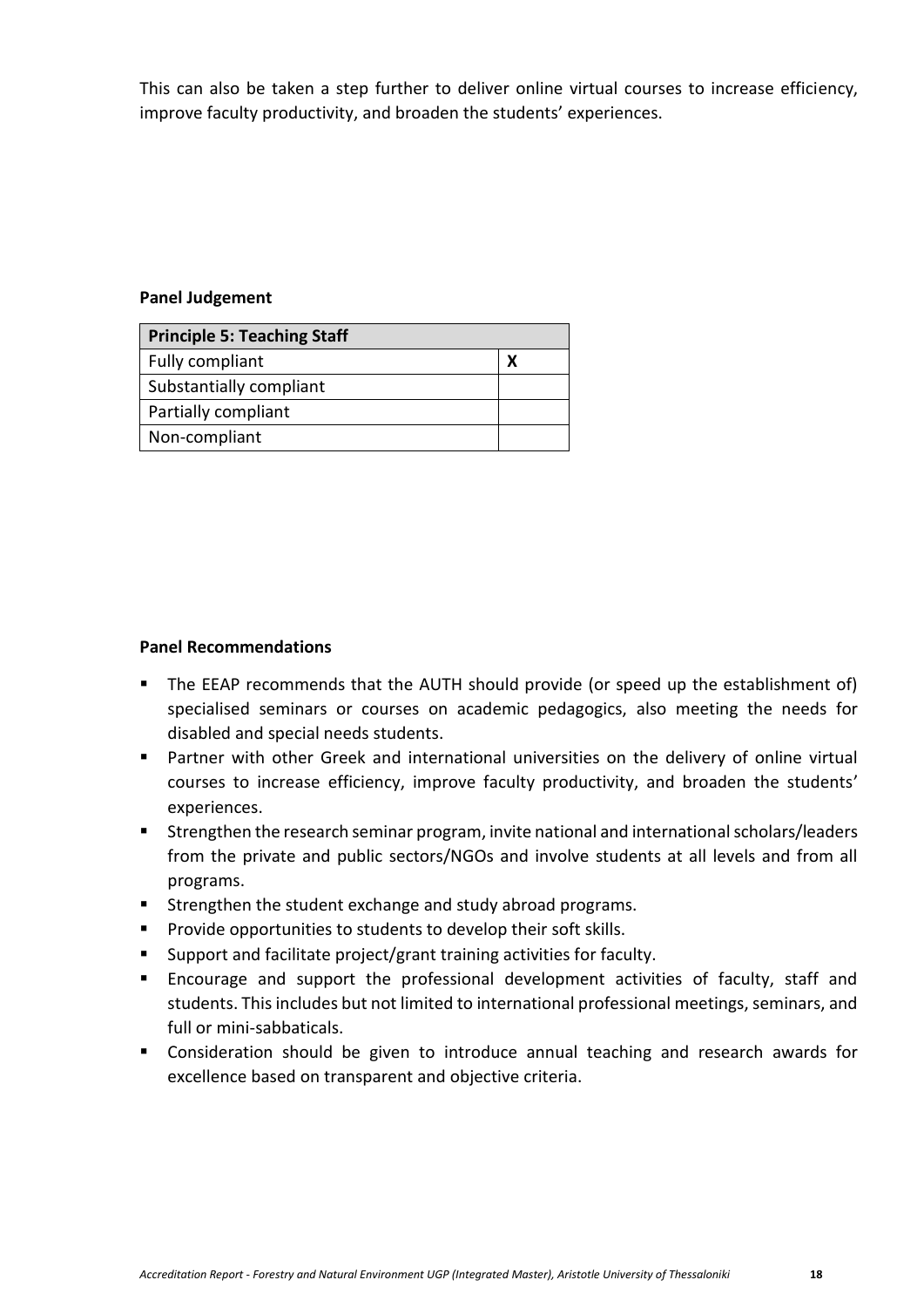## <span id="page-18-0"></span>**Principle 6: Learning Resources and Student Support**

**INSTITUTIONS SHOULD HAVE ADEQUATE FUNDING TO COVER TEACHING AND LEARNING NEEDS. THEY SHOULD –ON THE ONE HAND- PROVIDE SATISFACTORY INFRASTRUCTURE AND SERVICES FOR LEARNING AND STUDENT SUPPORT AND–ON THE OTHER HAND- FACILITATE DIRECT ACCESS TO THEM BY ESTABLISHING INTERNAL RULES TO THIS END (E.G. LECTURE ROOMS, LABORATORIES, LIBRARIES, NETWORKS, BOARDING, CAREER AND SOCIAL POLICY SERVICES ETC.).**

*Institutions and their academic units must have sufficient funding and means to support learning and academic activity in general, so that they can offer to students the best possible level of studies. The above means could include facilities such as libraries, study rooms, educational and scientific equipment, information and communications services, support or counselling services.*

*When allocating the available resources, the needs of all students must be taken into consideration (e.g. whether they are full-time or part-time students, employed or international students, students with disabilities) and the shift towards student-centred learning and the adoption of flexible modes of learning and teaching. Support activities and facilities may be organised in various ways, depending on the institutional context. However, the internal quality assurance ensures that all resources are appropriate, adequate, and accessible, and that students are informed about the services available to them.*

*In delivering support services the role of support and administrative staff is crucial and therefore they need to be qualified and have opportunities to develop their competences.*

## **Study Programme Compliance**

Since the review was performed virtually, the Department shared videos, virtual tours, PowerPoint presentations and described the resources via Zoom. Also, the departmental website offers some additional information on the resources and services available to faculty and accessible to students.

The DFNE provides to the students facilities that include classrooms, laboratories, educational and scientific equipment, computational facilities with personal computers (Νησίδα Η/Υ), dedicated library and library-study, and information and communications services.

The teaching laboratories are well organized and meet the international safety standards; however, limited training on first aid is provided to the laboratory staff.

From the virtual tours and discussions with faculty and students, the EEAP considers that Department instrumentation sharing amongst faculty and students could be further strengthened. It is critical that students have safe access to labs and instruments as part of their experiential learning and training.

The EEAP observed lack of emergency response procedures/training and emergency drill for the two compounds where the DFNE is placed (Foinikas building and Faculty of Agriculture, Forestry and Natural Environment building at AUTH campus), a liability that concerns the entire university.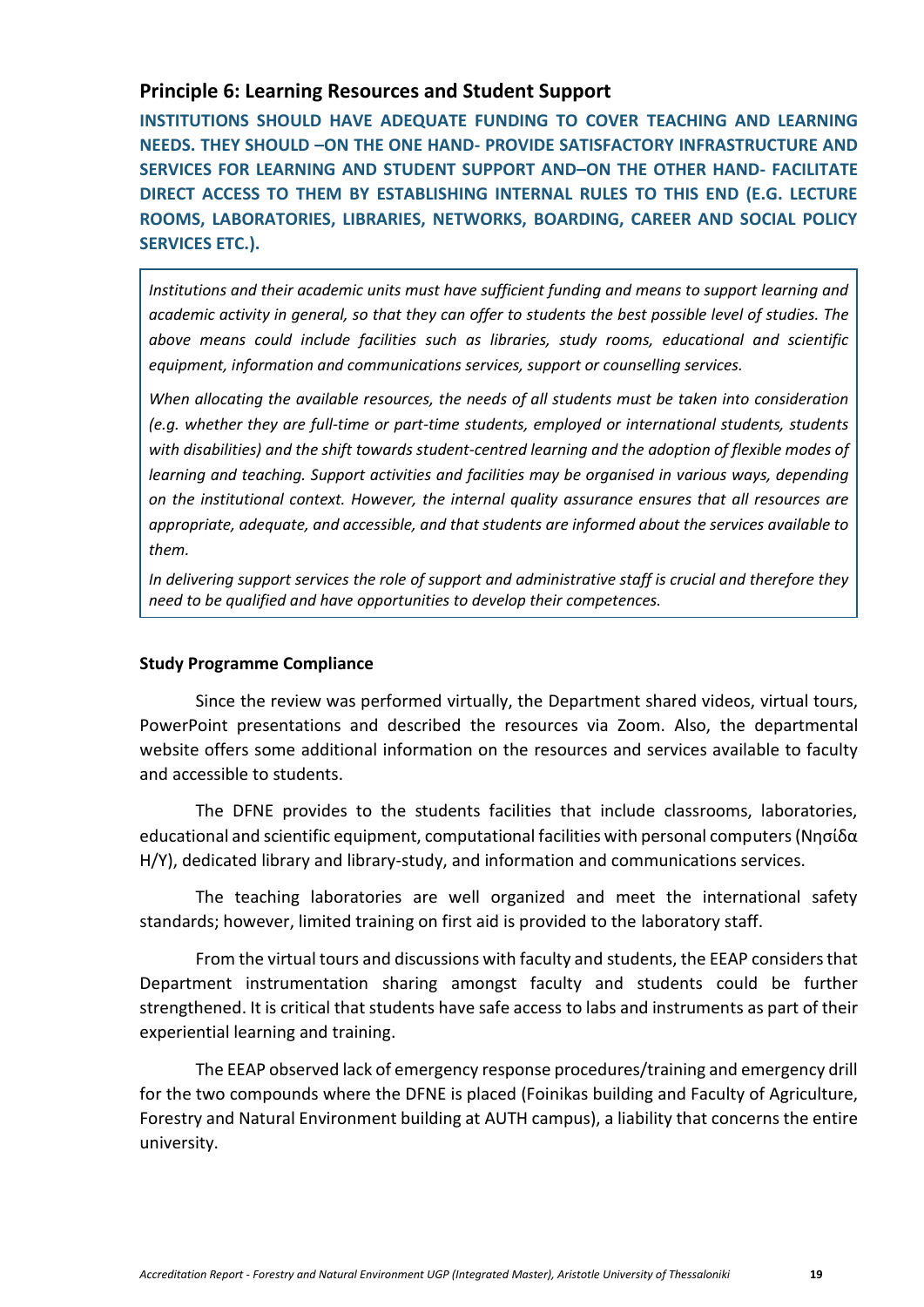#### **Panel Judgement**

| <b>Principle 6: Learning Resources and Student Support</b> |  |
|------------------------------------------------------------|--|
| Fully compliant                                            |  |
| Substantially compliant                                    |  |
| Partially compliant                                        |  |
| Non-compliant                                              |  |

- The facilities and resources of the Department seem adequate, however, if the Department is aspiring to become the epicentre of forestry research and education for climate change, serious upgrades would be necessary.
- Students need to have a better access to instruments as part of their experiential training experience.
- First aid training should be provided to the DFNE staff.
- **E** The DFNE/ AUTH should implement an emergency response procedure and frequent emergency drills.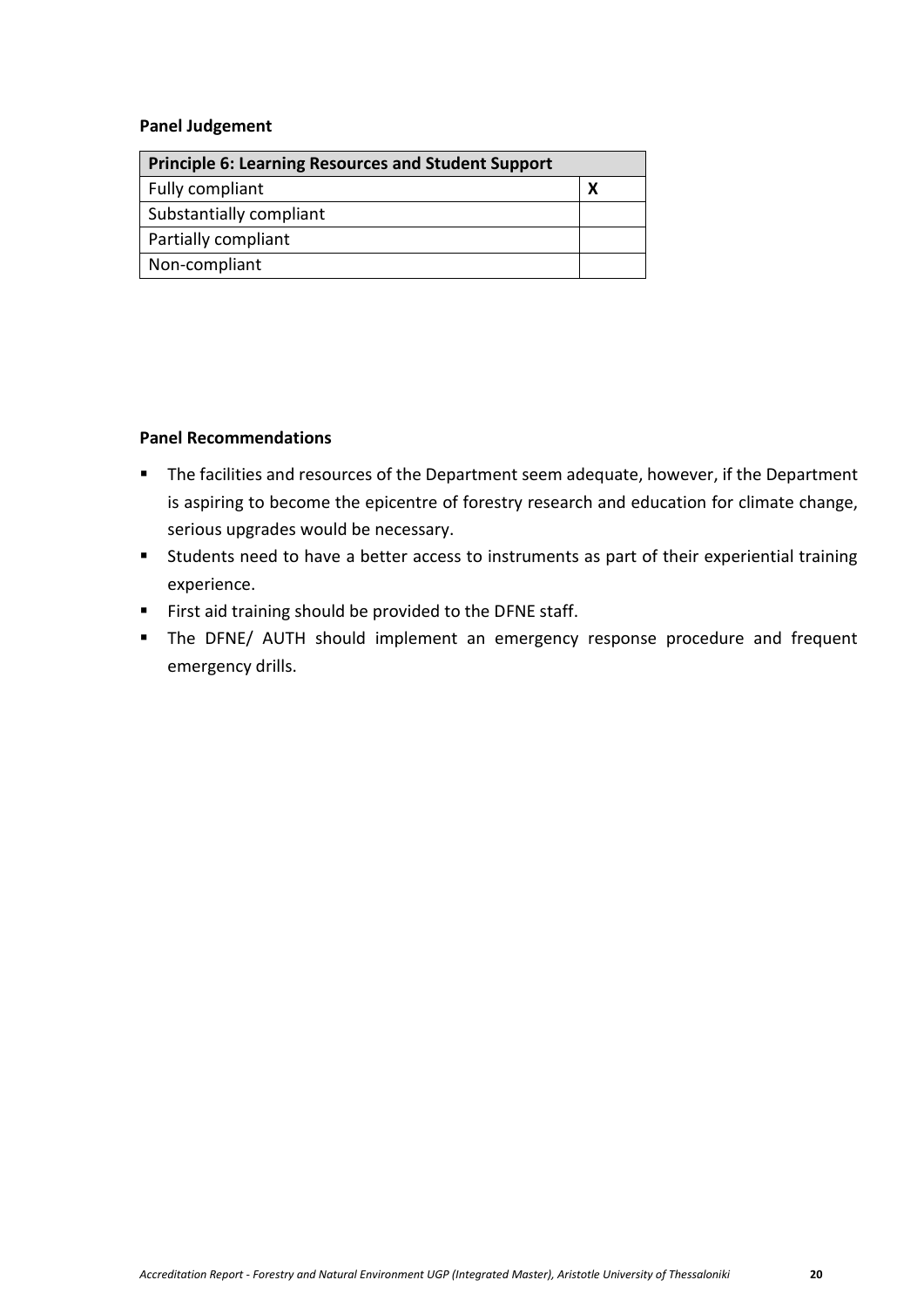## <span id="page-20-0"></span>**Principle 7: Information Management**

**INSTITUTIONS BEAR FULL RESPONSIBILITY FOR COLLECTING, ANALYSING AND USING INFORMATION, AIMED AT THE EFFICIENT MANAGEMENT OF UNDERGRADUATE PROGRAMMES OF STUDY AND RELATED ACTIVITIES, IN AN INTEGRATED, EFFECTIVE AND EASILY ACCESSIBLE WAY.**

*Institutions are expected to establish and operate an information system for the management and monitoring of data concerning students, teaching staff, course structure and organization, teaching and provision of services to students as well as to the academic community.*

*Reliable data are essential for accurate information and for decision making, as well as for identifying areas of smooth operation and areas for improvement. Effective procedures for collecting and analyzing information on study programmes and other activities feed data into the internal system of quality assurance.*

*The information gathered depends, to some extent, on the type and mission of the Institution. The following are of interest:*

- *key performance indicators*
- *student population profile*
- *student progression, success and drop-out rates*
- *student satisfaction with their programme(s)*
- *availability of learning resources and student support*
- *career paths of graduates*

*A number of methods may be used for collecting information. It is important that students and staff are involved in providing and analyzing information and planning follow-up activities.*

## **Study Programme Compliance**

The DFNE assesses student performance and status indicators via procedures conceptualized and implemented by the University Quality Assurance Unit (MODIP). The ensuing standardization facilitates estimation of trends within and across Departments. Key indicators include the number of students that enter, transfer into or quit the programme annually, study completion rates in 5, 5+2, or more years, total enrolment of active and dormant students per year, student frequency in Grade Point Average (GPA) categories, and student participation rates in various activities (exams, lectures, lab sessions, field excursions, assignments, etc.) Student performance is evaluated in written exams comprising short/verbose-answer, multiple-choice questions, written assignments. Also, in oral exams, lab assignments, presentations, or reports. Participation rates in each of the activities is monitored using relevant forms. All relevant information is stored in digital form and is accessible by faculty and administrators.

The data suggests that in the academic years of 2015 to 2018, the number of students with graduating GPA greater than 8/10 is volatile but consistently below 10%. The mean graduating GPA for the same period exhibits an encouraging, monotonic increase from 6.80 to 7.03 but it is unclear whether the improvement is statistically significant. This statistic is in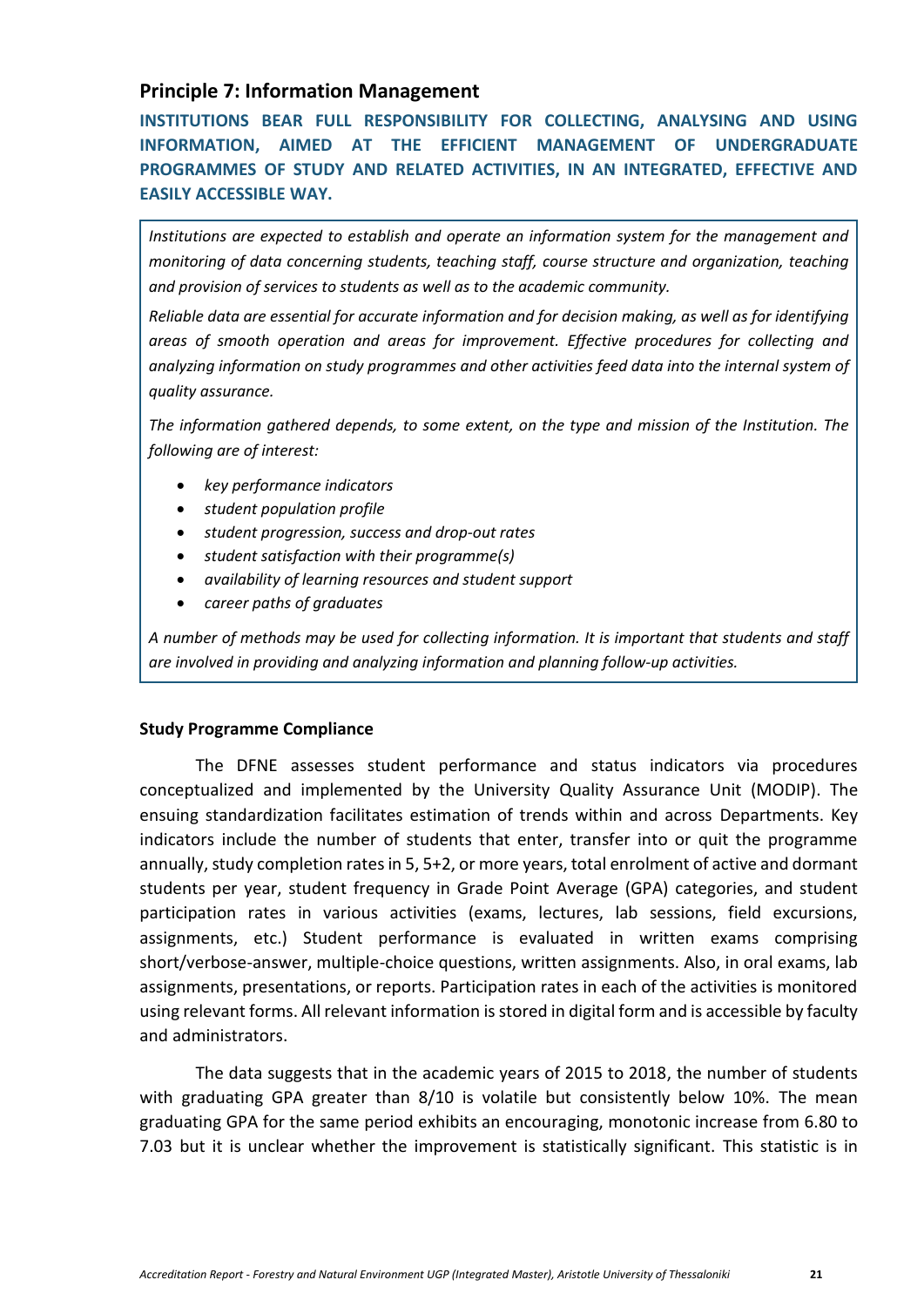alignment with the fact that although participation in the exams over the past 9 years holds steady at just above 50%, the rate of failures is decreasing slowly.

In the decade starting in 2011 the mean per annum graduation rate was 75.3%. Presently the total enrolment is 1491, an astoundingly high number.

Students are presented with the opportunity to evaluate the faculty and support personnel via anonymous surveys. At the inception of this effort student participation rates were rather low, approximately 1 in 8, sometimes even lower. Drastic reductions in survey questions and the advent of electronic submission have led to rate increases. If students in the graduate programme are included, the participation in the course and faculty evaluation surveys for the last academic year increases to about 3 in 4, a rate that corresponds to the mean across all University departments. Among the Faculty of Science, Polytechnic, and Faculty of Agriculture, Forestry and Natural Resources the DFNE ranks 3rd out of 15.

To ensure that the feedback communicated with the surveys is representative of the active student population, the submission windows are conveyed to the students during class or lab sessions.

The students selected by the DFNE to participate in discussions with the EEAP expressed satisfaction with the undergraduate study programme and the options and resources that are available to them. They valued the holistic approach and their exposure to a variety of specialization sectors, without much concern that plurality comes at the expense of in depth learning and acquisition of practical skills. Students pursuing the older programme agreed unanimously on the realization that the interdependency of courses and associated information became apparent to them only after their practical training in the University Forests. The students confirmed that faculty members are accessible and willing to address their inquiries. They mentioned that class attendance is positively associated with courses of interactive content and development of practical skills, especially those that link to software applications.

The DFNE monitors the career paths of the graduates indirectly, in collaboration with the Geotechnical Chamber of Greece. Additional information is obtained opportunistically during informal exchanges between graduates and faculty members. The Department encourages student participation in the Greek Forestry Students' Association (GFSA), IFSA LC Thessaloniki, a group that is locally active and member of the International Forestry Students' Association (IFSA).

The Department's ability to secure comprehensive information regarding student satisfaction with the programme, and, in response, make any necessary adjustments may be inhibited by the need for questionnaire standardization promoted by MODIP. A single, customized, Department-specific question added to the questionnaire is not enough. An additional limitation emerges from the fact that rigorous privacy rules preclude any association between suggestions made or expectations voiced and student performance records (e.g. GPA). The interviewed students overwhelmingly attested that they are not at least concerned of links between the feedback they provide and their person, as long as the analysis of the data is performed by accredited MODIP personnel.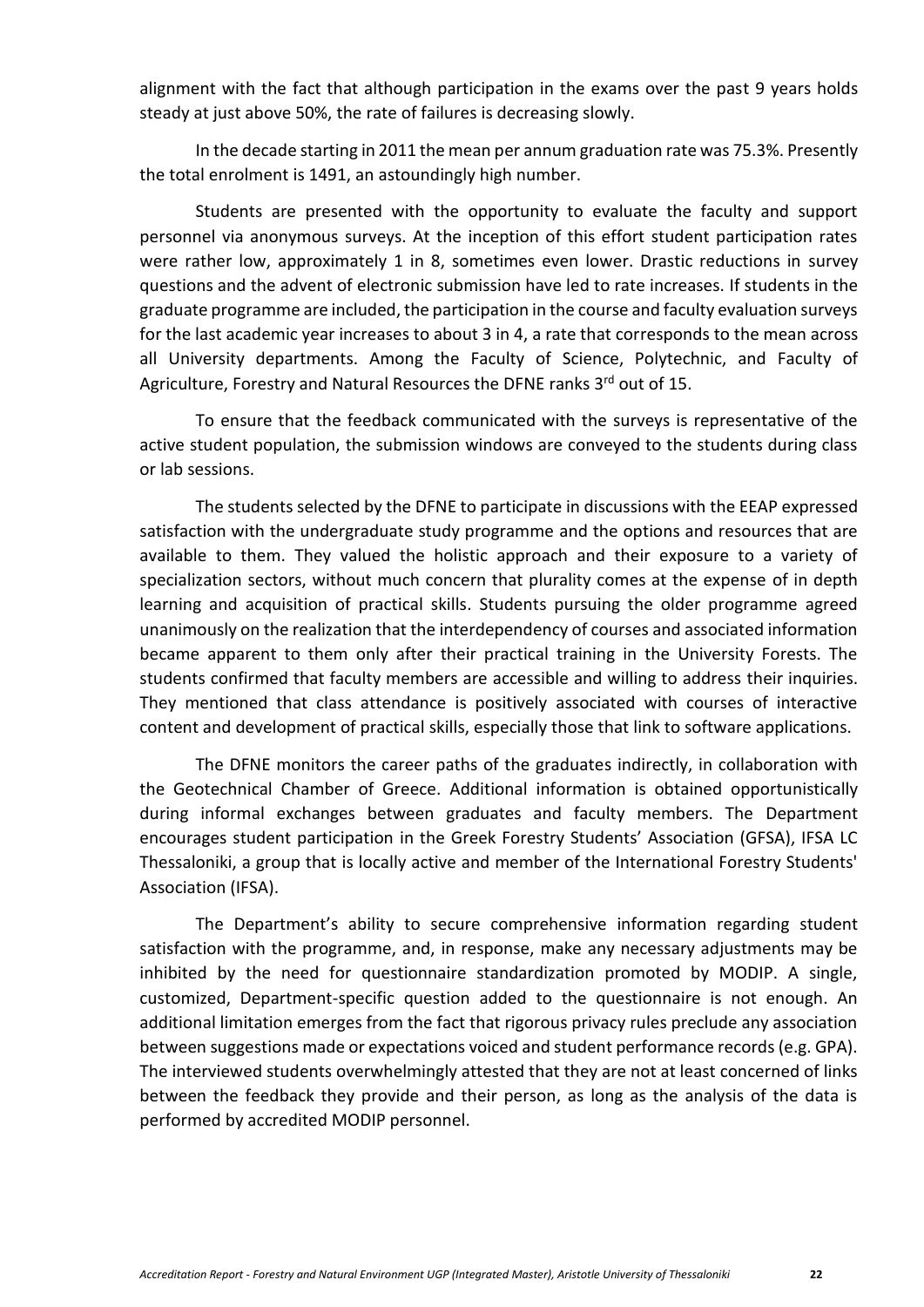#### **Panel Judgement**

| <b>Principle 7: Information Management</b> |  |
|--------------------------------------------|--|
| Fully compliant                            |  |
| Substantially compliant                    |  |
| Partially compliant                        |  |
| Non-compliant                              |  |

- The DFNE and MODIP should invest in a more in-depth evaluation of the information provided in the course evaluation surveys and explore multivariate analyses instead of metrics of central tendency.
- The DFNE should investigate and test alternative ways, including tangible incentives, to increase participation of students in the course evaluations.
- The DFNE should increase the quantity, quality and statistical representativeness of the graduate career path records via tighter collaboration with the Geotechnical Chamber of Greece and other relevant professional associations. The statistical outcomes must be easily accessible in the DFNE website.
- The DNFE should explicate and publicize annually how is capitalizing on the information content of student satisfaction surveys.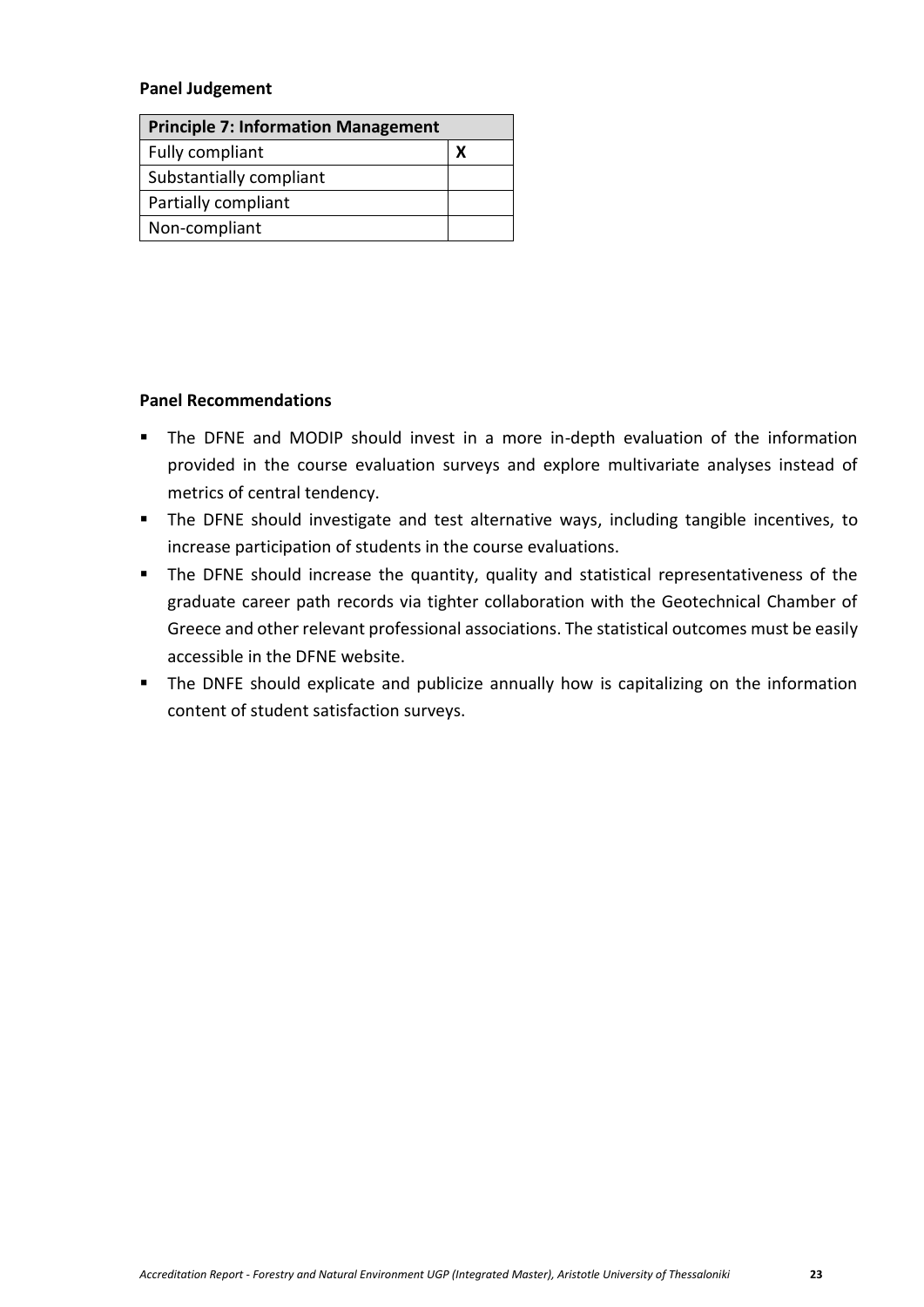## <span id="page-23-0"></span>**Principle 8: Public Information**

## **INSTITUTIONS SHOULD PUBLISH INFORMATION ABOUT THEIR TEACHING AND ACADEMIC ACTIVITIES WHICH IS CLEAR, ACCURATE, OBJECTIVE, UP-TO-DATE AND READILY ACCESSIBLE.**

*Information on Institution's activities is useful for prospective and current students, graduates, other stakeholders and the public.*

*Therefore, institutions and their academic units provide information about their activities, including the programmes they offer, the intended learning outcomes, the qualifications awarded, the teaching, learning and assessment procedures used, the pass rates and the learning opportunities available to their students, as well as graduate employment information.*

#### **Study Programme Compliance**

The DFNE website provides the necessary information regarding the academic unit and the study programme in both Greek and English. It includes the present and previous course descriptions, academic calendar, detailed information on the locus and timing of courses for the current semester, links to offered and suggested textbooks with ordering links, and updated announcements for the students, including applications for participation to European academic programmes such as the ERASMUS+. The web portal informs on the availability of labs, computer infrastructure, food and boarding, even how to fill and submit a grievance form. There are also numerous links, properly categorized, to professional accreditation, scholarships but practically all of them refer to University-managed resources, not those of the Department, and as such lack the level of specificity needed and expected by the viewers. In addition to textbooks, the Department provides to students electronic access to software licenses, course syllabi, and outlines of expectations for each course. Both the Department and the University have made remarkable progress in their digital engagement since the last external evaluation a decade ago. The published information is generally up-to-date, although the website design is slightly outdated and the timing of the last update for each page is typically missing.

There is, however, lack of standardization in certain elements of the information provided. Many course descriptions and content are complete, others are somewhat lacking. The same applies to Curricula Vitae. Selected faculty members have CVs with information content comparable to international standards with full list of publications, activities, studies, courses taught and other information. Other faculty members present a very brief (condensed) CV, while a few have none. Content of individual pages is not cross-referenced. For instance, personal pages of faculty members provide detailed information of courses taught but not links to corresponding course pages. The English version of the web portal contains numerous spelling errors (e.g. "Research > Hellenic Foundations For Research And Innivation," instead of 'Innovation'). While these shortcomings can be dismissed as simple semantics by internal or local audiences, they can be regarded negatively by others accustomed to more fastidious international standards. In either case, the website is the digital representative of the Department, and its structure and content should be an elevated priority.

There are areas with ample room for improvement. Those pertain to the limited relevant information addressing environmental, social and economic programme impact towards local stakeholders and the general public. Further, the EEAP was unable to find on the web portal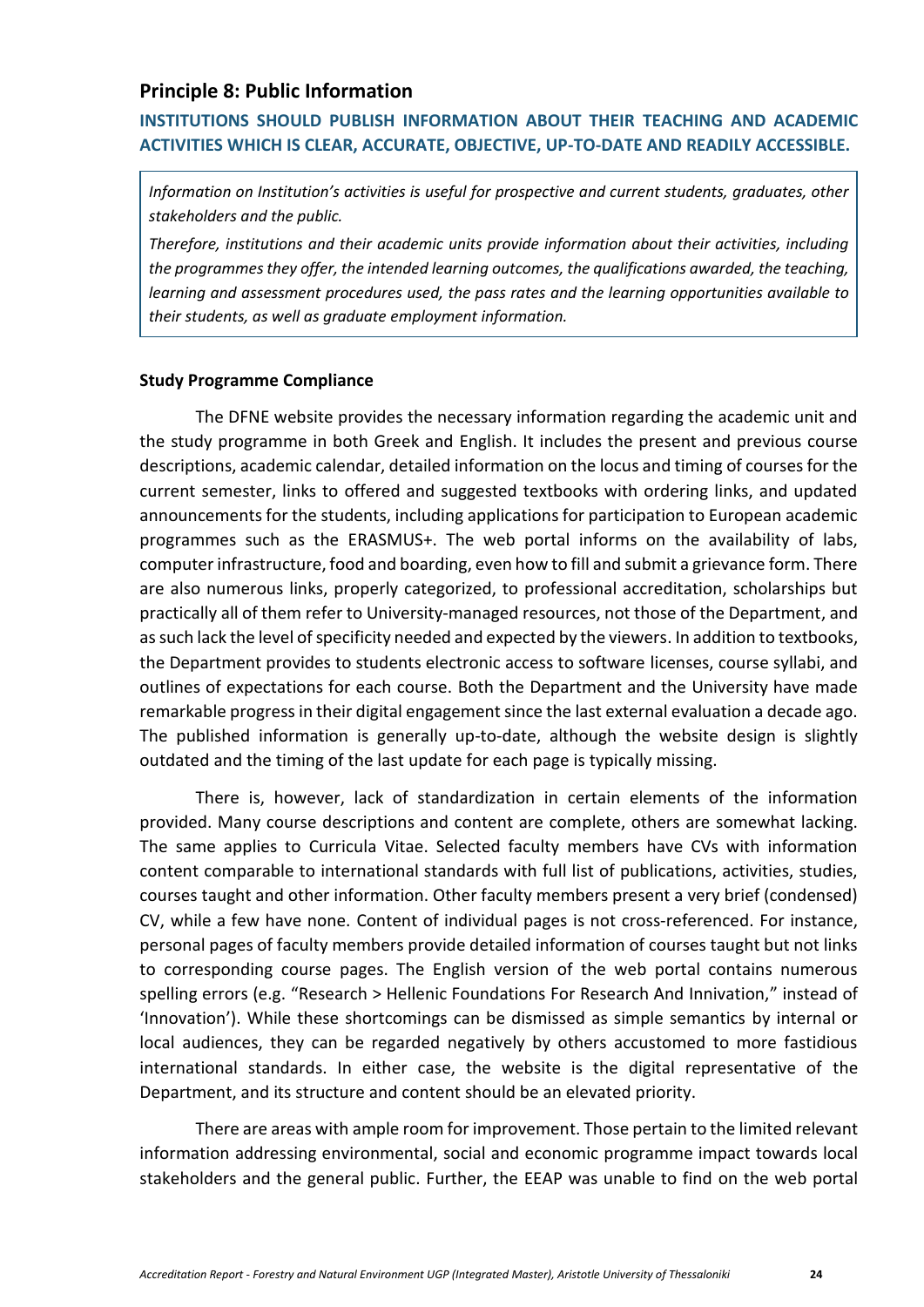information on how student feedback was evaluated by the DFNE and what actions, if any, ensued. Nor any information regarding statistics on student course-completion rates and detailed graduate employment information.

## **Panel Judgement**

| <b>Principle 8: Public Information</b> |  |
|----------------------------------------|--|
| Fully compliant                        |  |
| Substantially compliant                |  |
| Partially compliant                    |  |
| Non-compliant                          |  |

- Data on student, faculty, and external evaluations should be publicly available at the DFNE website in a form that is easily interpretable, instead of sporadic and often esoteric references to MODIP and AUTH sites.
- The DFNE is encouraged to develop templates for coursework and relevant information, as well as for faculty Curricula Vitae, complete with cross referencing and update times.
- The DFNE should keep updated and detailed employment records and statistics for its graduates via collaboration with the Geotechnical Chamber of Greece based on the «Geotechnical Employment Register», taking in consideration GDPR rules and restrictions.
- The DFNE should disseminate via its own web portal, detailed information on student mobility, participation in international programmes, frequency and origin of visiting students and scholars. Also, improve its presence in established and emerging social platforms.
- Via its website the DFNE should increase outreach, for example:
	- $\checkmark$  Develop and manage a site for alumni and publish information that targets this group specifically.
	- $\checkmark$  Relevant information can be on the DFNE strategic initiatives, faculty research distinctions and awards, and upcoming seminars.
	- $\checkmark$  Publish opportunities for visits and engagement with the undergraduate program.
	- $\checkmark$  The website should include job opportunities in the DFNE as well faculty and other support staff recruitment efforts.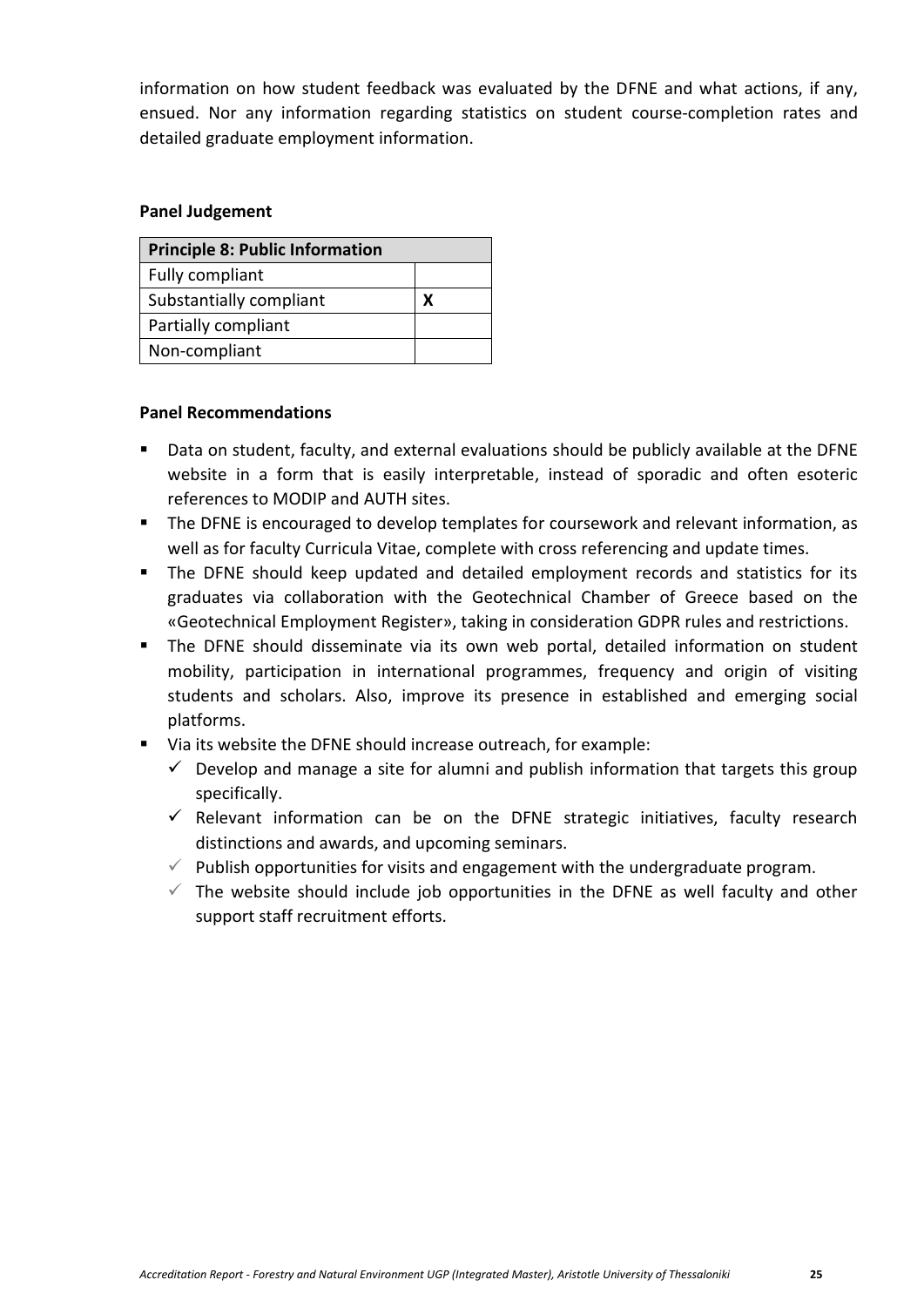## <span id="page-25-0"></span>**Principle 9: On-going Monitoring and Periodic Internal Review of Programmes**

**INSTITUTIONS SHOULD HAVE IN PLACE AN INTERNAL QUALITY ASSURANCE SYSTEM FOR THE AUDIT AND ANNUAL INTERNAL REVIEW OF THEIR PROGRAMMES, SO AS TO ACHIEVE THE OBJECTIVES SET FOR THEM, THROUGH MONITORING AND AMENDMENTS, WITH A VIEW TO CONTINUOUS IMPROVEMENT. ANY ACTIONS TAKEN IN THE ABOVE CONTEXT SHOULD BE COMMUNICATED TO ALL PARTIES CONCERNED.**

*Regular monitoring, review and revision of study programmes aim to maintain the level of educational provision and to create a supportive and effective learning environment for students.*

*The above comprise the evaluation of:*

- *the content of the programme in the light of the latest research in the given discipline, thus ensuring that the programme is up to date;*
- *the changing needs of society;*
- *the students' workload, progression and completion;*
- *the effectiveness of the procedures for the assessment of students;*
- *the students' expectations, needs and satisfaction in relation to the programme;*
- *the learning environment, support services and their fitness for purpose for the programme*

*Programmes are reviewed and revised regularly involving students and other stakeholders. The information collected is analysed and the programme is adapted to ensure that it is up-to-date. Revised programme specifications are published.*

#### **Study Programme Compliance**

The DFNE in collaboration with OMEA/MODIP has established the annual selfassessment procedure of the study programme in accordance with the Quality Assurance Requirements. The internal assessment outcomes are recorded, compiled, and conveyed to the Quality Assurance Unit of the University. They correspond to the student-oriented learning principle adopted by the DFNE. The latest Internal Evaluation is for academic year 2019-2020 and HAHE Inventory Bulletins for the DFNE are available online, however the EEAP noted that the DFNE website should also contain all Internal Evaluation Reports covering previous years to facilitate easy access of information.

The EEAP noted that students' participation and involvement of external stakeholders in the undergraduate study programme revisions should be enhanced further.

Interviewed students of the old and new programme noted that the course workload is not always in agreement with the assigned ECTS value but that there is no provision in the evaluation forms that they are asked to fill for such information. It was also noted that many faculty members strive to include updated content in the coursework, a process that is facilitated by conducive electronic means provided by the University and supported by the Department's digital infrastructure. The Department reports that although the adaptation of recommendations to reduce the total number of mandatory and elective courses made by the External Evaluation Committee in 2012 was initiated early on, the formal endorsement of the changes was delivered only 7 years later. A more flexible learning environment is further inhibited by the requirement to maintain the old programme even well after the adaptation of a new one.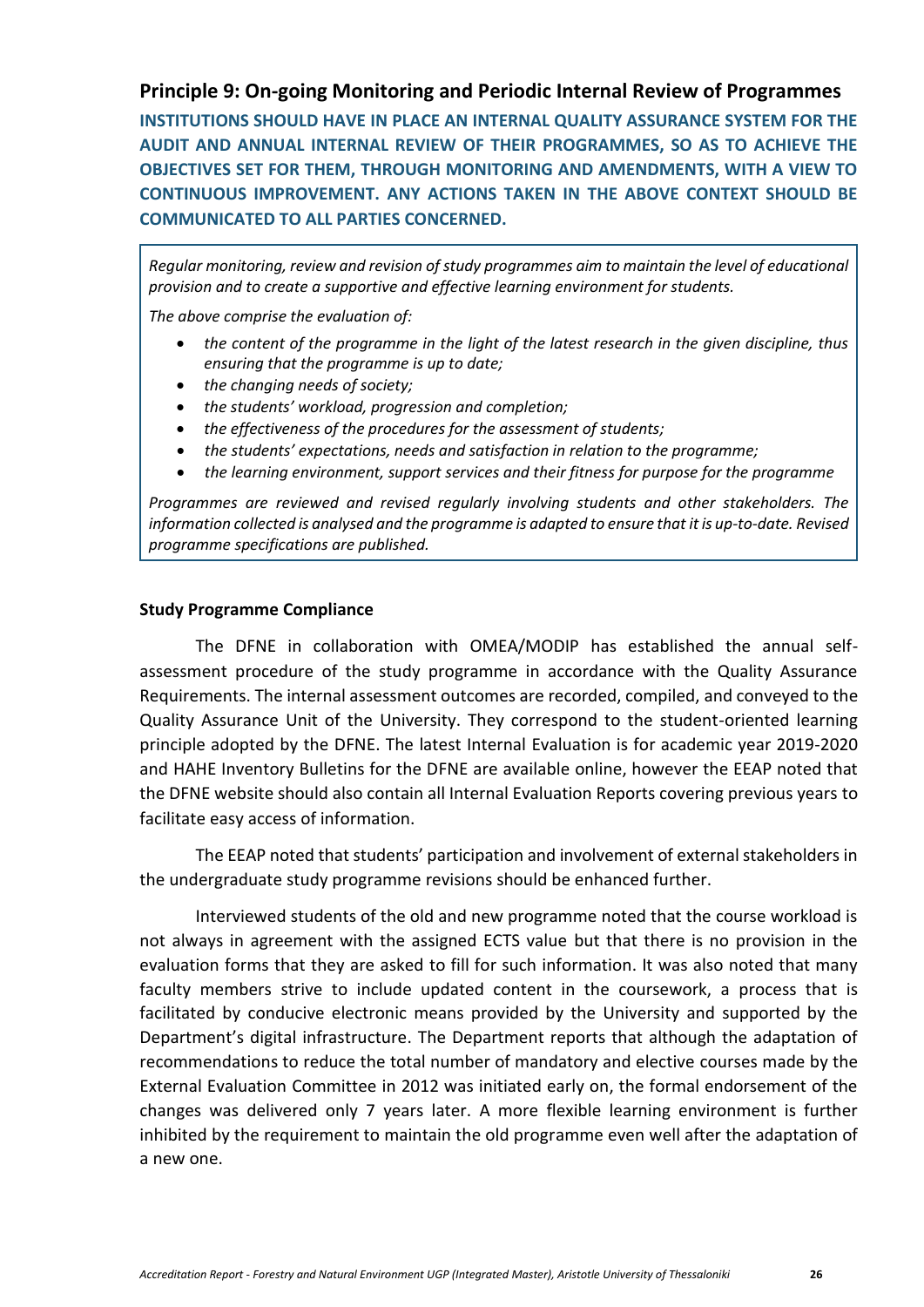## **Panel Judgement**

| Principle 9: On-going Monitoring and Periodic Internal |   |
|--------------------------------------------------------|---|
| <b>Review of Programmes</b>                            |   |
| Fully compliant                                        | х |
| Substantially compliant                                |   |
| Partially compliant                                    |   |
| Non-compliant                                          |   |

- To promote transparency and confidence for objectivity in programme assessment efforts, annual Internal Evaluation Reports should be promptly published on the DFNE and MODIP websites. MODIP should supply a user-friendly export solution of the Internal Evaluation Reports.
- The students' participation and the involvement of external stakeholders in the undergraduate study programme revisions should be enhanced further and potentially pursued under a formal process.
- Reinforce the established outreach plan towards the student body and the scientific community with educational projects on climate change impacts, adaptation and mitigation, at the European and global levels for higher department visibility and student attraction.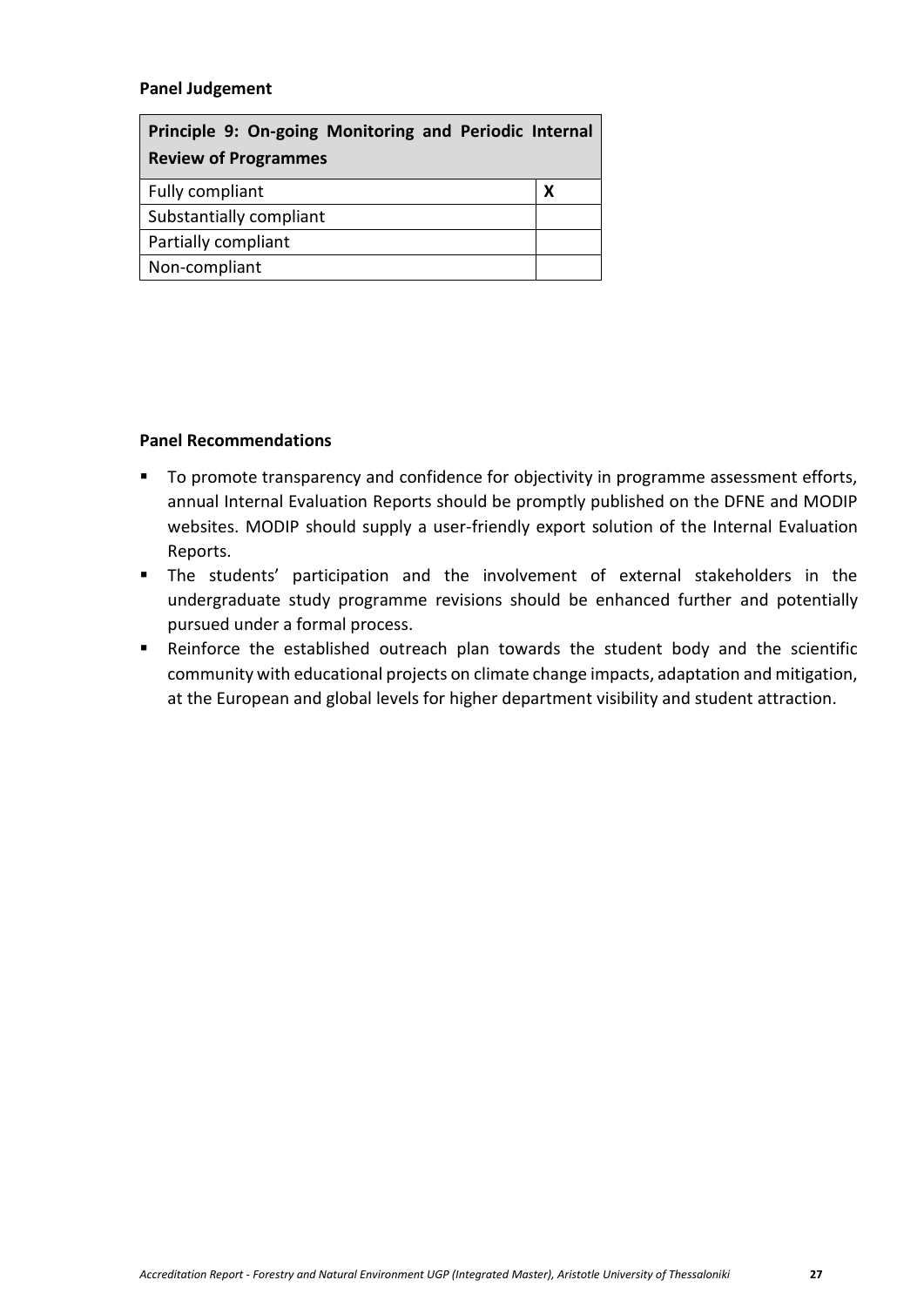## <span id="page-27-0"></span>**Principle 10: Regular External Evaluation of Undergraduate Programmes**

**PROGRAMMES SHOULD REGULARLY UNDERGO EVALUATION BY COMMITTEES OF EXTERNAL EXPERTS SET BY HAHE, AIMING AT ACCREDITATION. THE TERM OF VALIDITY OF THE ACCREDITATION IS DETERMINED BY HAHE.**

*HAHE is responsible for administrating the programme accreditation process which is realized as an external evaluation procedure, and implemented by a committee of independent experts. HAHE grants accreditation of programmes, with a specific term of validity, following to which revision is required. The accreditation of the quality of the programmes acts as a means of verification of the compliance of the programme with the template's requirements, and as a catalyst for improvement, while opening new perspectives towards the international standing of the awarded degrees.*

*Both academic units and institutions participate in the regular external quality assurance process, while respecting the requirements of the legislative framework in which they operate.*

*The quality assurance, in this case the accreditation, is an on-going process that does not end with the external feedback, or report or its follow-up process within the Institution. Therefore, Institutions and their academic units ensure that the progress made since the last external quality assurance activity is taken into consideration when preparing for the next one.*

#### **Study Programme Compliance**

Unlike 2012, the present evaluation conducted by the EEAP was seriously impacted by the nuances introduced by the pandemic. Despite diligent efforts by all participating sides, the evaluation may have not been as thorough as the EEAP members would like. Forty-five minutes with only a few students whose academic performance may not be representative of the student body is simply not enough. According to the data provided by the Geotechnical Chamber of Greece (2000-2020 employment record data), nearly half of the graduates are unemployed while others work in unrelated professions. The experience and opinions of those groups have not been sampled. To a lesser extent, the same may apply to the stakeholder group. Regardless of logistics, there is little doubt that the DFNE has made noteworthy progress since the previous external evaluation. Several elements of student and self-evaluation are in place and relevant information is compiled periodically and is distributed in digital form. There is evidence that certain recommendations have been implemented fully, others to lesser extent. In addition, the EEAP finds that the provided information lacks sufficient detail on the utilised roadmap (implementation grades and implementation year/time). There is no detailed action plan.

Full implementation of all recommendations made by external evaluation committees, although attractive in principle, may not be realistic. The DFNE must cope with an influx of new students that by international standards is extraordinarily high while dealing with historically low funding. It is practically obliged to offer a very large number of courses necessary for the professional accreditation of the graduates. For a comparable range of accreditations several Departments are required in countries with long tradition in forestry and natural resources. With such a heavy coursework, maintaining a balance between theoretical and practical training, and, by extension, employability, at least by international standards, is a tall order. The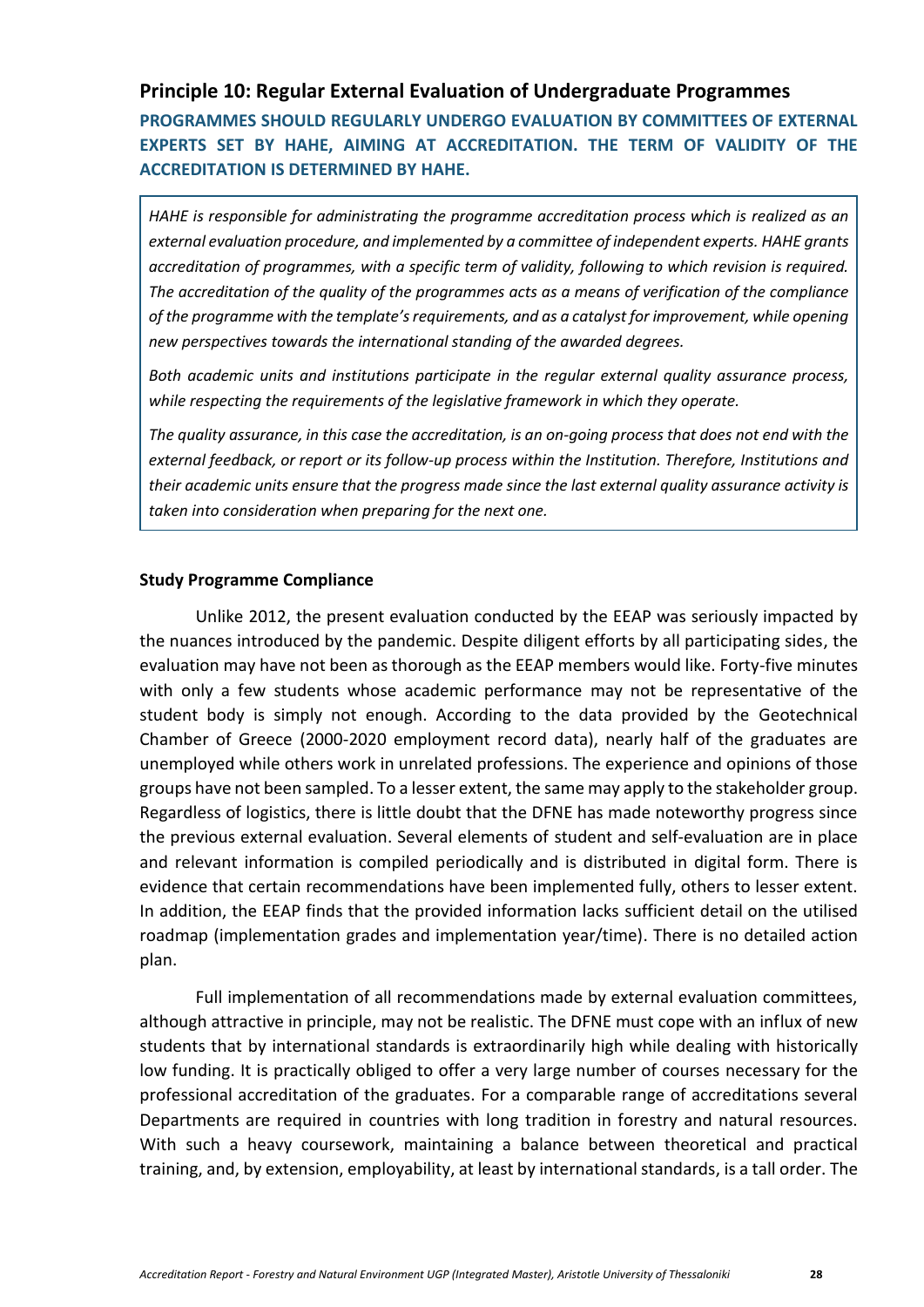expectation for compliance or at least alignment to the recommendations made by external evaluation committees comprising members with experience in international institutions may be antithetical to the legislative framework they must operate under. It might be purely utopian. Curiously enough though, many graduates and stakeholders agree that emphasis on a comprehensive theoretical background is an advantage that must be preserved at all costs rather than a liability. What would amount as an oddity in most countries could very well be an undeniable niche in Greece.

The Department's faculty are confident that a semester devoted exclusively to the graduation thesis (Διπλωματική Εργασία) restores a balance between theoretical background and practical skills. The same engagement is reported as building expertise in scientific writing, reading of international literature, and instilling elements of professionalism.

#### **Panel Judgement**

| <b>Principle 10: Regular External Evaluation of Undergraduate</b> |   |  |
|-------------------------------------------------------------------|---|--|
| <b>Programmes</b>                                                 |   |  |
| Fully compliant                                                   |   |  |
| Substantially compliant                                           | х |  |
| Partially compliant                                               |   |  |
| Non-compliant                                                     |   |  |

- **E** The Department should establish short, medium, and long-term development goals and devise quantitative criteria that can be used to objectively assess whether the goals are met. A 10-year planning horizon, from one external evaluation to the next, is too long.
- The Department should capitalize on its presence in the largest University Campus in the country and consider options for shared teaching resources with other Departments operating in the field of natural resources. Seek opportunities to consolidate courses so that faculty members are subjected to a healthy balance between teaching and research activities.
- A detailed action plan and implementation grade to any recommendations should be provided with the accreditation/evaluation (this also includes recommendations made in 2012 External Evaluation Committee report that remain relevant).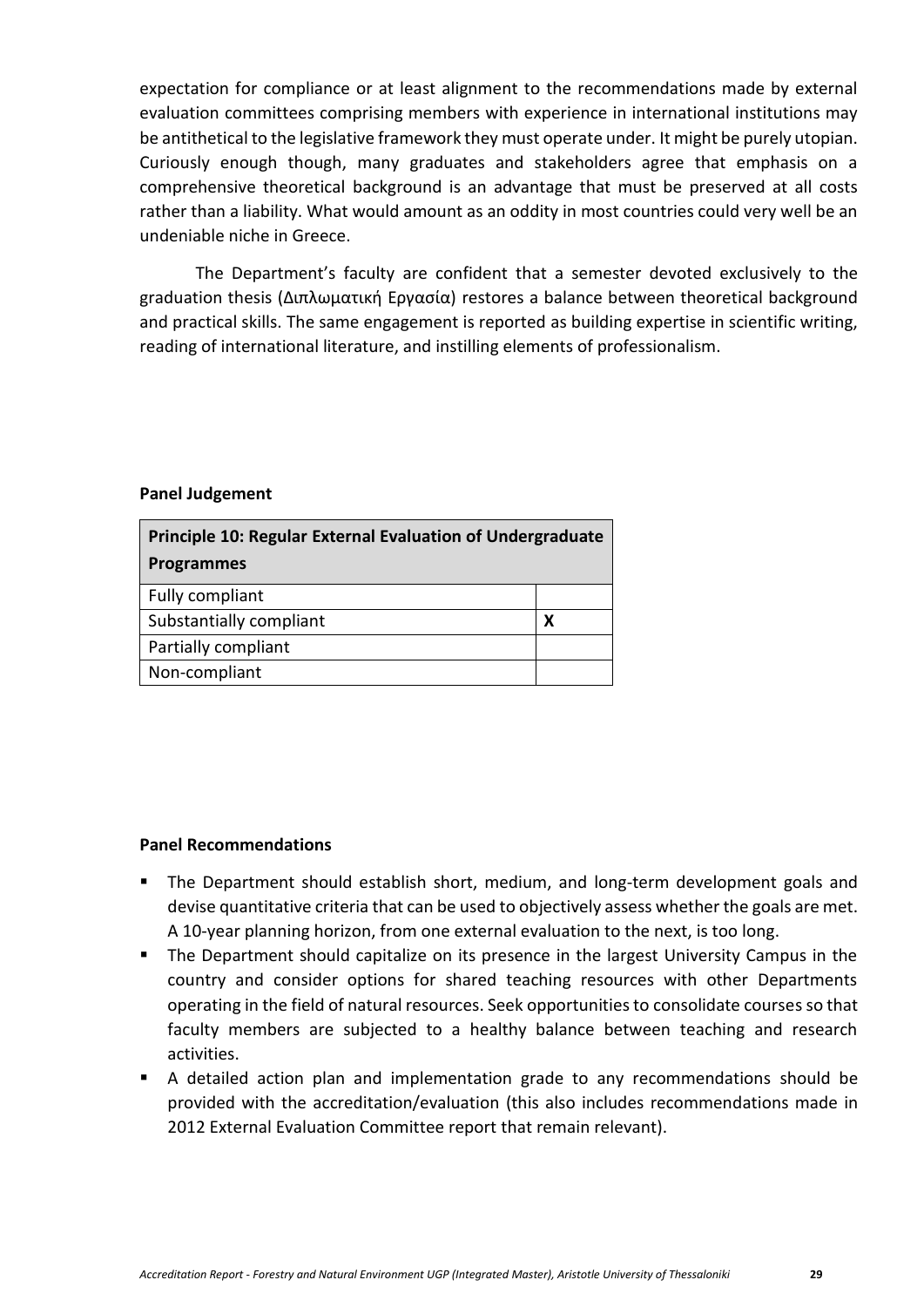# <span id="page-29-0"></span>**PART C: CONCLUSIONS**

## <span id="page-29-1"></span>**I. Features of Good Practice**

- The strengths of the DFNE undergraduate programme lie on the broad spectrum of related fields covered in teaching and research, as well as on the integration of fieldwork/practical training.
- A constructive relationship among students, academic and administrative staff is evident.
- The DFNE premises provide a good working environment with space kept in satisfactory conditions.
- The DFNE maintains a monitoring committee responsible for the undergraduate programme that can quickly resolve emerging issues.
- The DFNE attracts a significant amount of external research funds.
- The DFNE maintains an extensive network of public and private sector stakeholders.
- The mandatory summer practical training in the two University forests and forest services provides ELTS and integrates theory and practical skills.
- The two-month optional (incorporating transparent student selection ranking) internship/practical training (Πρακτική Άσκηση ΕΣΠΑ) is an important part of the curriculum.
- The DFNE website is well structured, user-friendly and provides the necessary information regarding the academic unit and the study programme with up-to-date information. However, the web design is slightly outdated.
- Considering recommendations made by the 2012 External Evaluation Committee, the DFNE introduced a first semester course titled "Introduction to Forestry Science" and reduced the numbers of courses in the updated programme required for graduation.
- The two University forests (Pertouli-Pindos and Taxiarchis-Chalkidiki) are very important assets for the DFNE providing valuable research opportunities, practical educational training and outreach activities.

# <span id="page-29-2"></span>**II. Areas of Weakness**

- Diverse background in natural sciences (mainly in biology) and low admission threshold for newly admitted students.
- Relatively low student attendance in theoretical courses. Low student participation in departmental and course evaluations/surveys.
- Lack of staff first aid training and emergency response procedures/training/drill.
- Cases of outdated textbooks offered as study references to students. Many textbooks are more than 10 years old; a few are older than the students.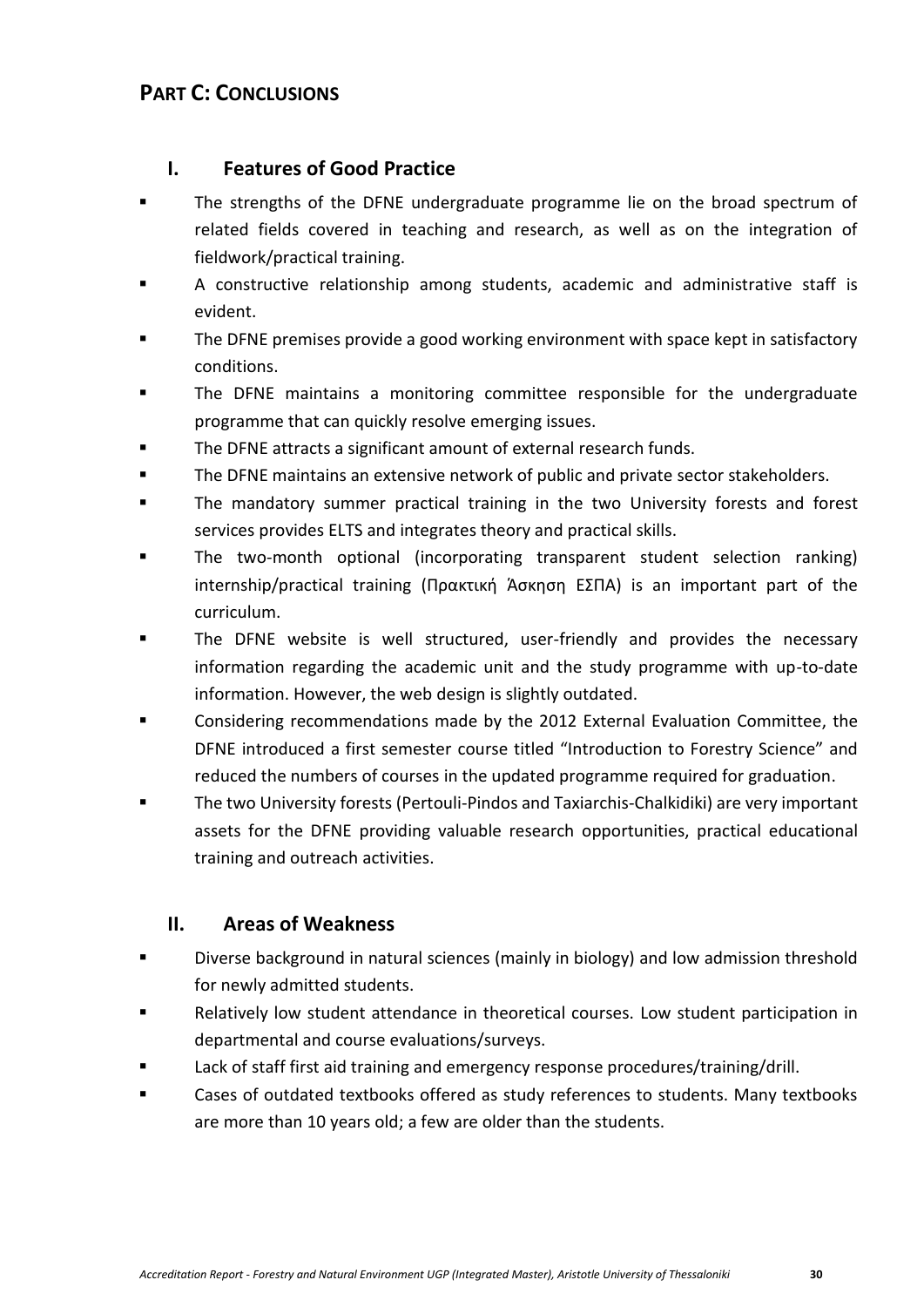# <span id="page-30-0"></span>**III. Recommendations for Follow-up Actions**

## Addressed to DFNE

- The next study programme revision should consider:
	- $\triangleright$  Targeted comparisons of the design and curriculum with high-quality/renown European and international programmes and universities.
	- ➢ Further strengthen the established links between research and teaching by regularly updating course contents and providing additional experiential learning to students.
	- ➢ Consider awarding one ECTS to 25 student workload hours instead of 30.
	- ➢ Homogenise the descriptions of the learning outcomes within the course frameworks (syllabi).
	- $\triangleright$  Enrich the methods of student assessment in the courses and clearly communicate those in the curriculum.
	- $\triangleright$  Include more soft skills training and greater experiential learning opportunities.
	- ➢ Re-enforce the involvement of external/guest lecturers on specialized scientific topics towards co-teaching, via virtual engagement/instruction where feasible and applicable.
	- ➢ Strengthen consultations with stakeholders and public or private sectors experts. Consider establishing an external advisory board to engage with the Department.
	- ➢ Increase students' participation and confidence in course and internal evaluations (investigate and test alternative ways, including tangible incentives).
	- $\triangleright$  Seriously consider further reduction in the number of courses by fusion/merging of courses that show significant overlap and transforming them to more interdisciplinary ones or by elimination of obsolete ones or by shrinking those containing loaded syllabi. Specific attention should be given to contemporary practical applications (e.g. Forest Cadastre implementation in Greece, basic data analysis and programming skills in an object-oriented language such as R or Python with emphasis on geospatial analysis), as well as the ability to manage and take preventive measures in combating climate change, and the ability to manage grazing areas. Ensure that at graduation time all students can complete and articulate to co-workers and the public a management plan for a compartment, forest or watershed autonomously (unaided).
- Publish all (current and past) Internal Evaluation Reports by OMEA on the DFNE website. This will further promote transparency and emphasize needed improvements.
- Review and update the 5-year Departmental Strategic Plan with specific, quantitative goals and measurable outcomes for the undergraduate programme. Review the Strategic Plan annually.
- Envision periodic regular reforms of the undergraduate study programme on a 3-5-year basis.
- The DFNE must develop a framework for and an implementation plan to increase graduation rates.
- Establish an annual review and an internal audit of the quality assurance system of the undergraduate programme.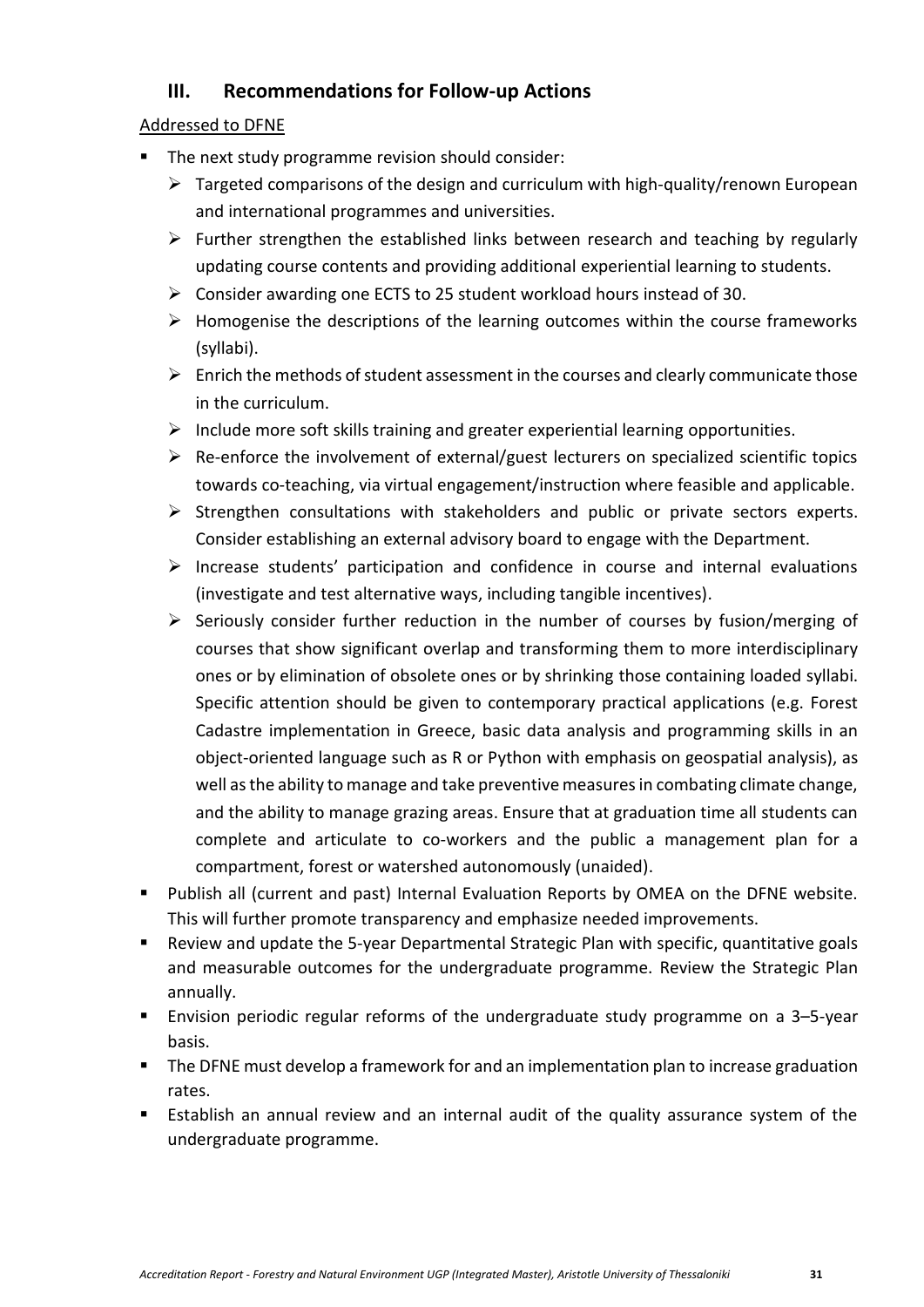- Increase the involvement of student representatives in procedures aiming at improving the undergraduate study programme.
- Enhance the role and duties of the Academic Advisor and timely communicate developments to the students.
- Further improve the methods of course delivery.
- Consider annual teaching awards for excellence.
- Promote the benefits emerging from student international mobility (ERASMUS+).
- **EXTERGHT Increase resources available to laboratories by continuous and diligent pursuit of external** grants and co-production opportunities via research proposal submission and networking, to ensure that students are adequately exposed to modern technologies and have updated technical skills.
- Recognize and highlight faculty and student successes and create press releases on the Department website.
- Partner with other Greek and international universities on the delivery of online virtual courses to increase efficiency, improve faculty productivity, and broaden the students' experiences.
- **E** Strengthen the research seminar programme, invite national and international scholars/leaders from the private and public sectors/NGOs and involve students at all levels and from all programmes.
- Support and facilitate project/grant training activities for faculty.
- Encourage and support the professional development activities of faculty, staff and students. This includes but is not limited to international professional meetings, seminars, and full or mini-sabbaticals.
- Further lobby and sustain efforts to increase the number of students who participate in the two-month internship/practical training (Πρακτική Άσκηση ΕΣΠΑ) opportunities.
- Increase the quantity, quality and statistical representativeness of the graduate career path records via tighter collaboration with the Geotechnical Chamber of Greece and other relevant professional associations; make these statistical outcomes easily accessible in the DFNE website.
- Further increase outreach activities.
- Further reinforce participation and initiate education projects on climate change impacts, adaptation and mitigation.
- Invest (both DFNE and MODIP) in a more in-depth evaluation of the information provided in the course evaluation surveys and explore multivariate analyses instead of metrics of central tendency.
- Explicate and publicize annually how the information content of student satisfaction surveys is used.
- The DFNE website should:
	- $\triangleright$  Contain all available data on student, faculty, and external evaluations in a form that is easily interpretable, instead of sporadic and often esoteric references to MODIP and AUTH sites.
	- ➢ Contain templates for coursework and relevant information, as well as for faculty Curricula Vitae, complete with cross referencing and update times.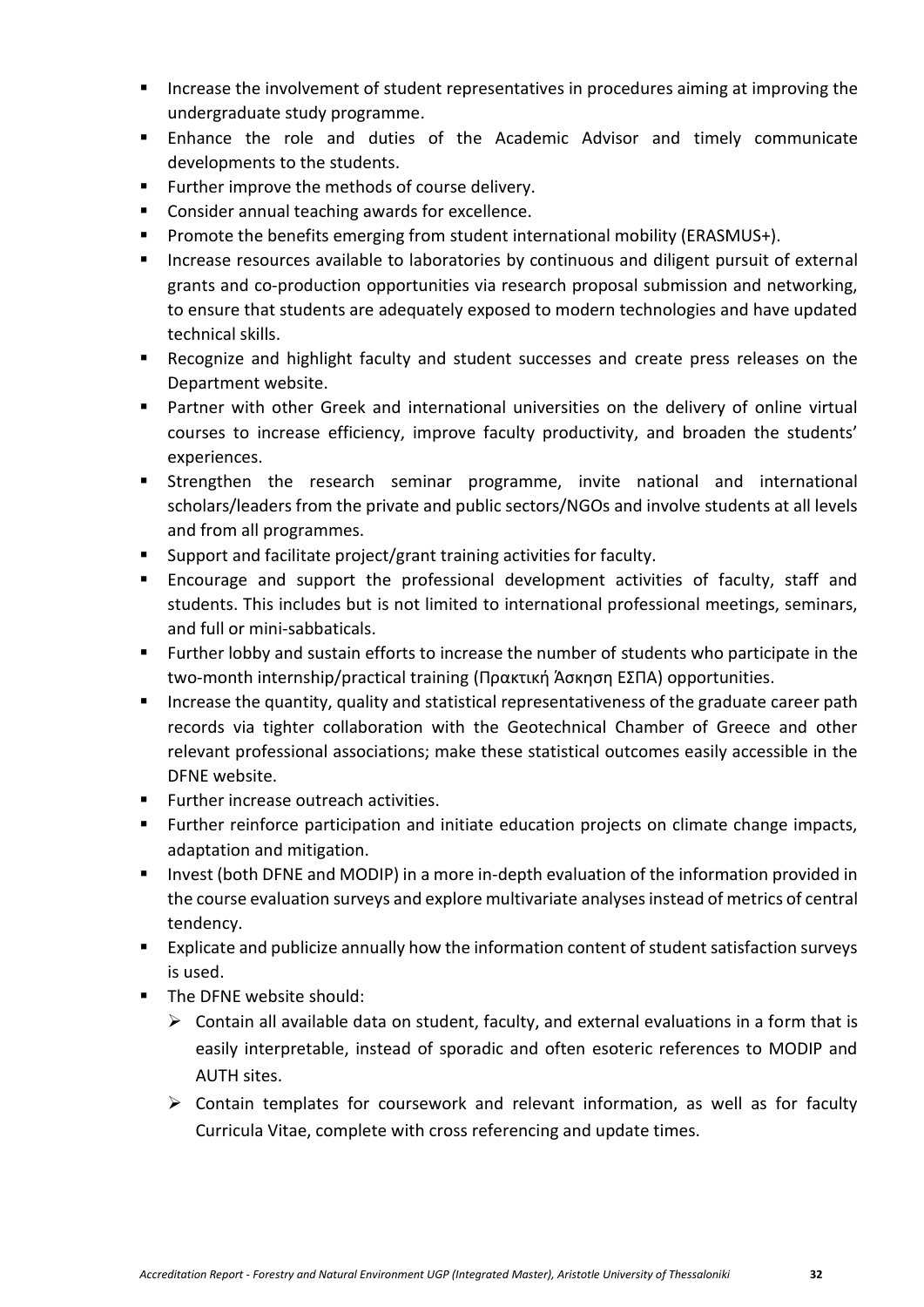- ➢ Disseminate via its web portal information on student mobility, participation in international programmes, frequency and origin of visiting students and scholars. Also, improve its presence in established and emerging social platforms.
- $\triangleright$  Increase outreach by developing and managing a site for alumni and publish information that targets this group specifically; including relevant information on the DFNE strategic initiatives, faculty research distinctions and awards, and upcoming seminars; publishing opportunities for visits and engagement with the undergraduate program; including job opportunities in the DFNE for both faculty and administrative other support staff recruitment efforts.

## Addressed to AUTH

- Provide (or expedite the establishment of) specialised seminars or courses on academic pedagogics, meeting also the needs for disabled and special needs students.
- Invest (both DFNE and MODIP) in a more in-depth evaluation of the information provided in the course evaluation surveys and explore multivariate analyses instead of metrics of central tendency.
- **•** Provide first aid training and emergency response procedures and drills.
- The facilities and resources in the DFNE seem adequate. If, however, the Department aspires to become the epicentre for addressing the role of forestry in mitigation of and adaptation to climate change, serious upgrades must be budgeted and implemented. This also requires major revisions to the undergraduate program.

# Addressed to the State Authorities

- Urgently:
	- $\checkmark$  Reduce the number of incoming students to further increase the quality of the study programme. The rates observed since the last external evaluation are unsustainable.
	- $\checkmark$  Increase both the funding and the amount of student compensation for the optional practical training.
	- $\checkmark$  Increase funding to attract and support external/guest lecturers.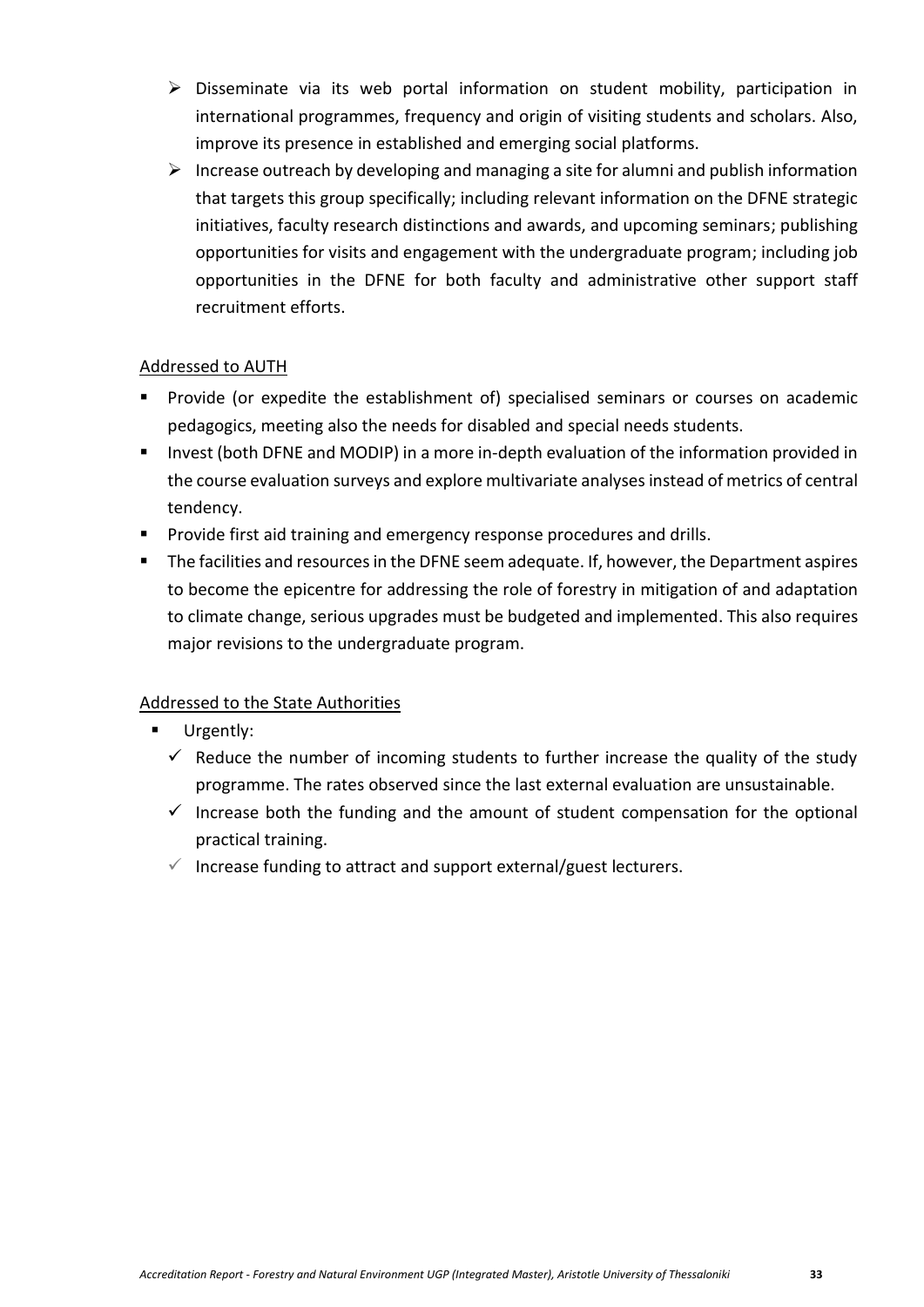# <span id="page-33-0"></span>**IV. Summary & Overall Assessment**

The Principles where full compliance has been achieved are: **1, 4, 5, 6, 7, and 9**.

The Principles where substantial compliance has been achieved are: **2, 3, 8, and 10**.

The Principles where partial compliance has been achieved are: **None**.

The Principles where failure of compliance was identified are: **None**.

| <b>Overall Judgement</b> |  |
|--------------------------|--|
| Fully compliant          |  |
| Substantially compliant  |  |
| Partially compliant      |  |
| Non-compliant            |  |

| The External Evaluation & Accreditation Panel agrees that | <b>YES</b>                | <b>NO</b> |
|-----------------------------------------------------------|---------------------------|-----------|
| this Programme leads to a Level 7 Qualification according |                           |           |
|                                                           | $\boldsymbol{\mathsf{X}}$ |           |
| to the National & European Qualifications Network         |                           |           |
|                                                           |                           |           |
| (Integrated Master)                                       |                           |           |